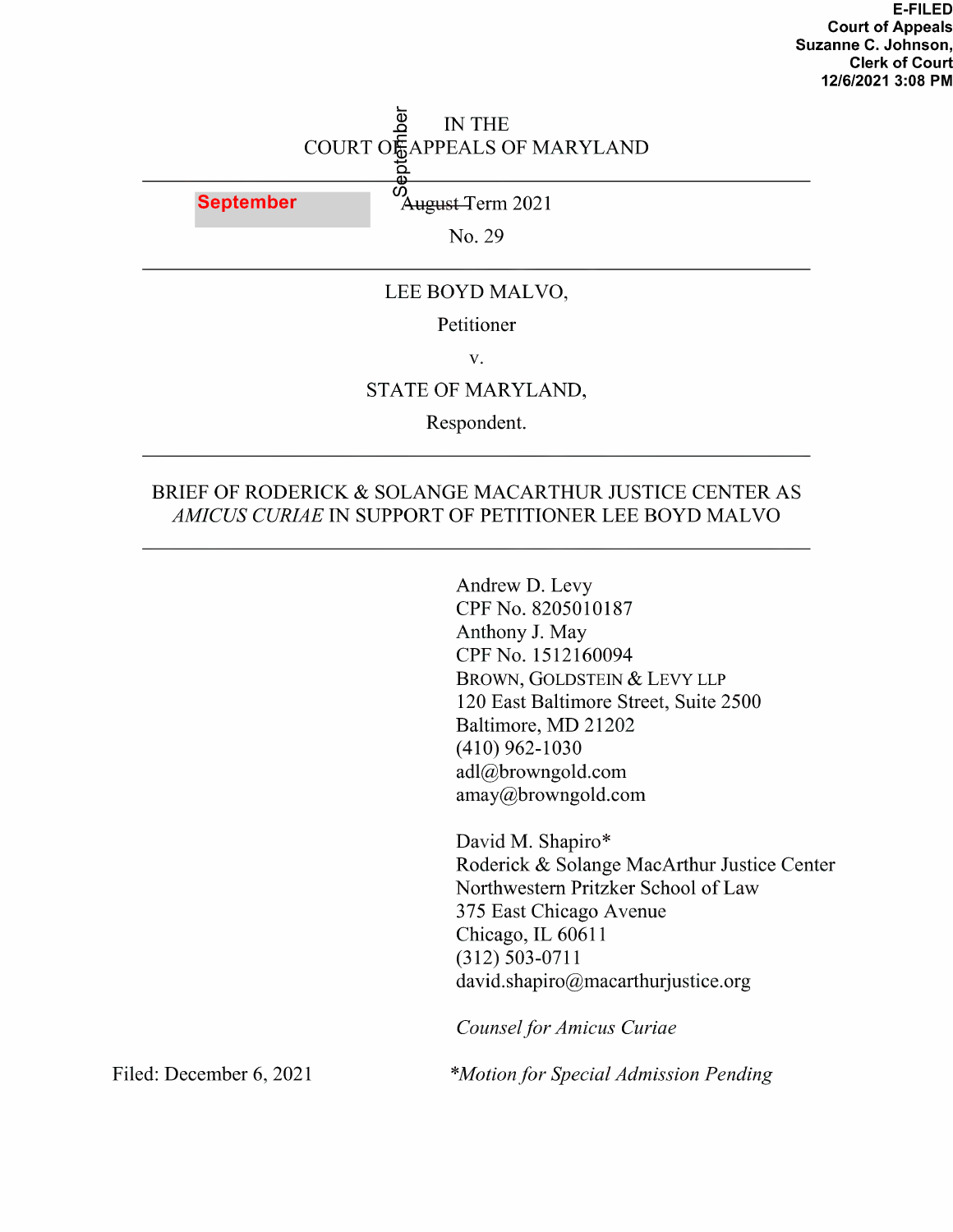# **TABLE OF CONTENTS**

|      | STATEMENT OF THE APPLICABLE STANDARD OF REVIEW 1                                                                                                                                                                   |
|------|--------------------------------------------------------------------------------------------------------------------------------------------------------------------------------------------------------------------|
|      |                                                                                                                                                                                                                    |
|      |                                                                                                                                                                                                                    |
|      |                                                                                                                                                                                                                    |
| I.   | This Court Regularly Interprets the Maryland Declaration of Rights to Exceed                                                                                                                                       |
| II.  | Compared to the Federal Eighth Amendment, the Text of Article 25 Requires                                                                                                                                          |
|      | A. As a Restraint on Judicial Discretion in Sentencing, the Framers of the<br>Maryland Declaration of Rights Adopted a Rule Against "Cruel or<br>Unusual" Punishment Rather than a Rule Against "Cruel and Unusual |
|      | B. Maryland's Rule Against "Cruel or Unusual Punishment" Imposed by<br>Courts Provides More Protection than the Federal Eighth Amendment's                                                                         |
| III. | This Court has Signaled Its Willingness to go Beyond the Federal Eighth<br>Amendment in Interpreting the Maryland Declaration of Rights, and Should do                                                             |
| IV.  | This Court Should Join Other State High Courts That Hold That Their Own<br>Constitutions Go Beyond the Federal Eighth Amendment in Limiting Harsh                                                                  |
|      |                                                                                                                                                                                                                    |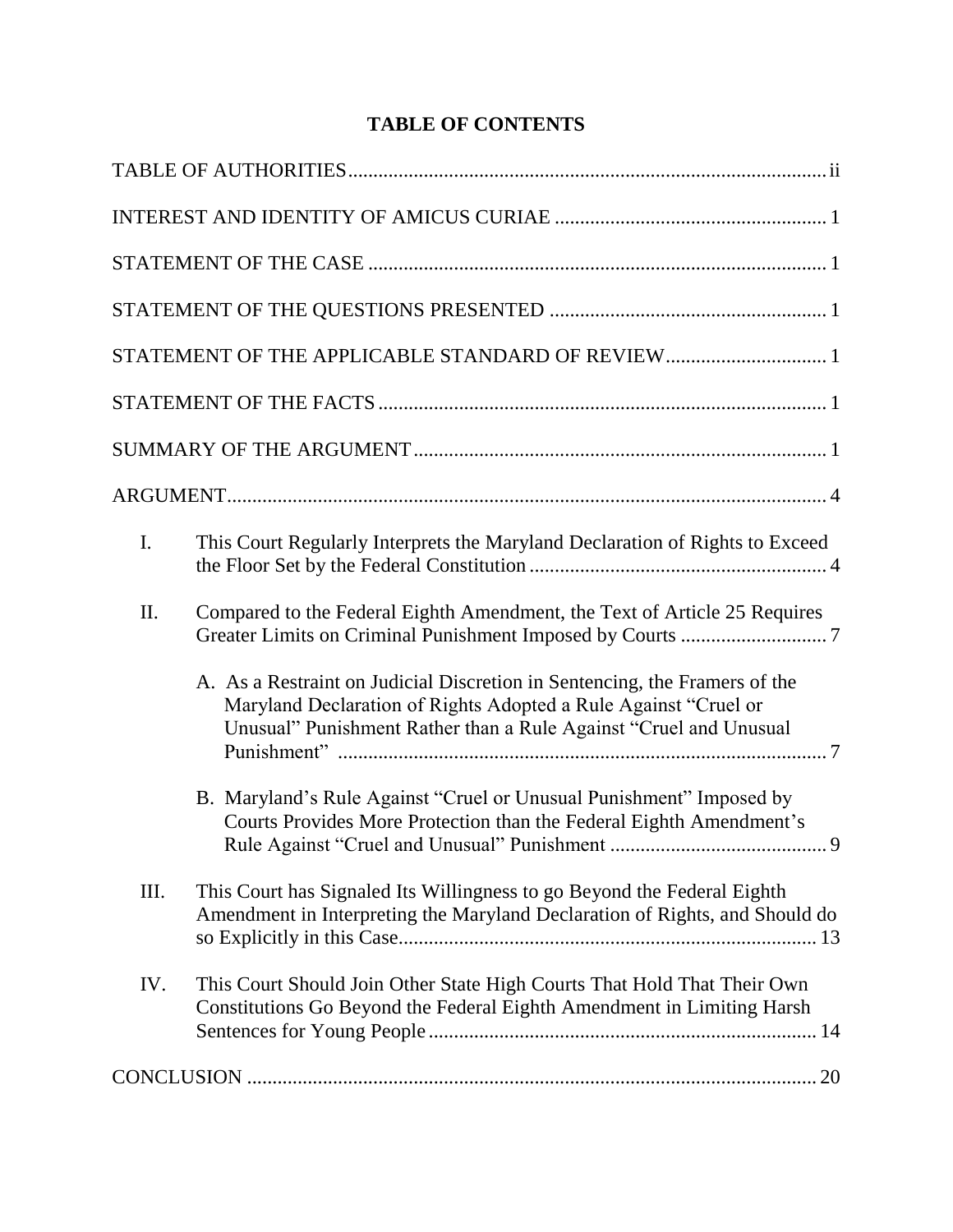| CERTIFICATE OF WORD COUNT AND COMPLIANCE WITH RULE 8-112  21 |  |
|--------------------------------------------------------------|--|
|                                                              |  |
|                                                              |  |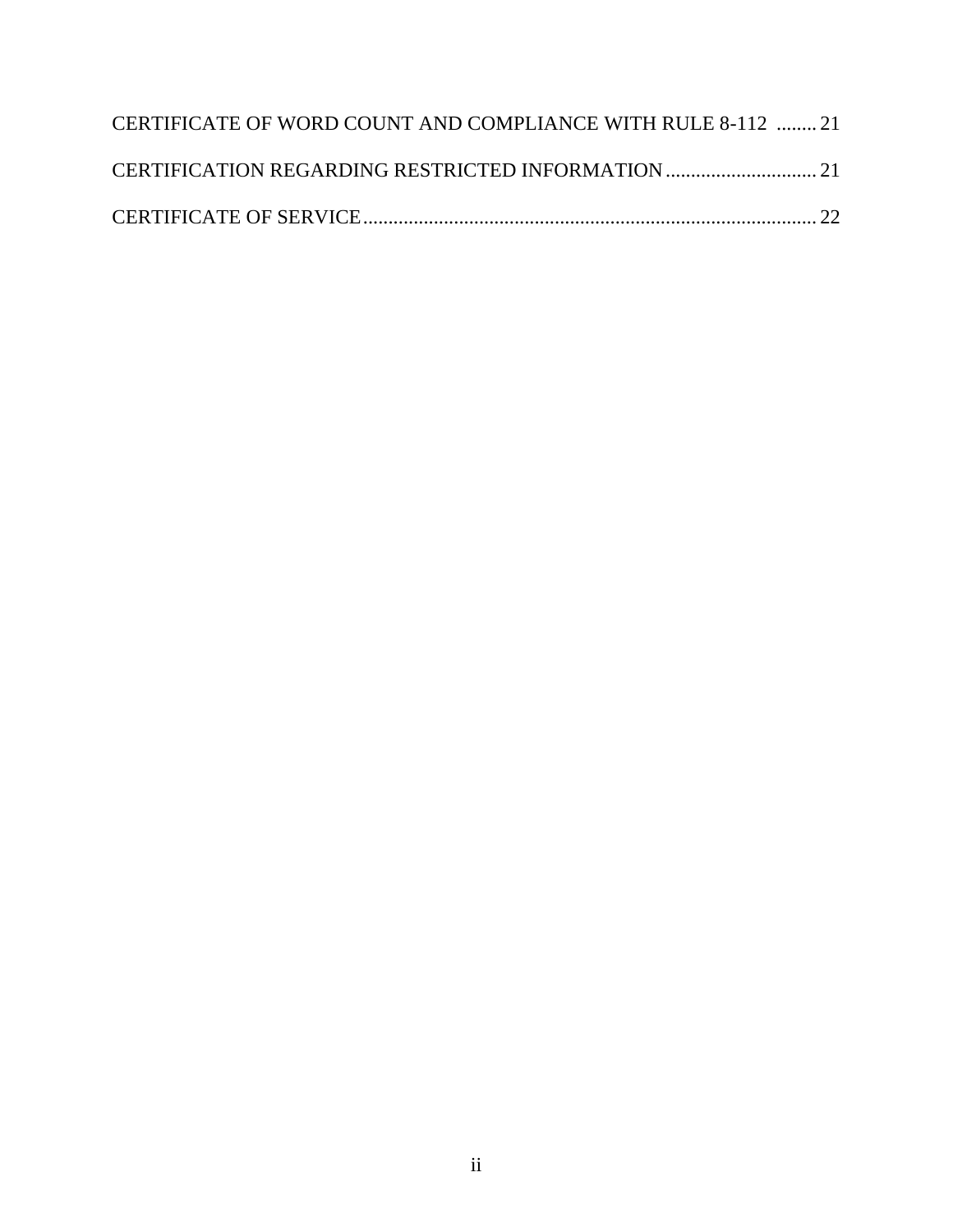# **TABLE OF AUTHORITIES**

# **Cases**

| Bailey v. United States,                     |
|----------------------------------------------|
| Carter v. State,                             |
| Choi v. State,                               |
| Diatchenko v. Dist. Att'y for Suffolk Dist., |
| Doe v. Dep't of Pub. Safety & Corr. Servs.,  |
| Dua v. Comcast Cable of Maryland, Inc.,      |
| Hardaway v. State,                           |
| Harmelin v. Michigan,                        |
| Jones v. Mississippi,                        |
| Lakeside v. Oregon,                          |
| Leidig v. Maryland,                          |
| Miles v. State,                              |
| Matter of Monschke,                          |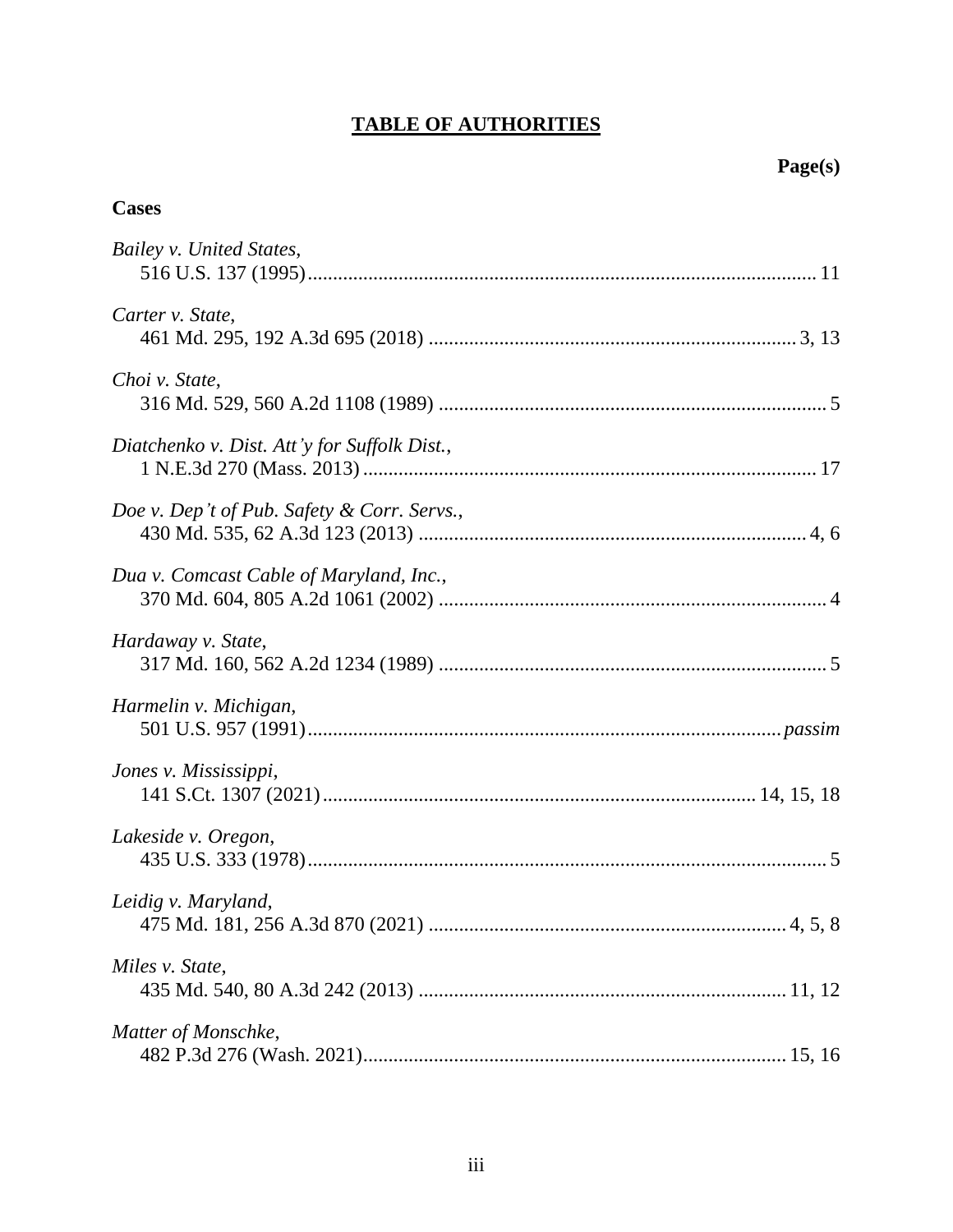| Parker v. State,                                                     |
|----------------------------------------------------------------------|
| People v. Bullock,                                                   |
| People v. Dillon,                                                    |
| State v. Bassett,                                                    |
| State v. Lyle,                                                       |
| State v. Null,                                                       |
| State v. Pearson,                                                    |
| State v. Ragland,                                                    |
| State v. Seats.                                                      |
| State v. Sweet,                                                      |
| Thomas v. State,                                                     |
| <b>Statutes</b>                                                      |
|                                                                      |
| <b>Other Authorities</b>                                             |
|                                                                      |
| Antonin Scalia & Bryan A. Garner, Reading Law: The Interpretation of |
|                                                                      |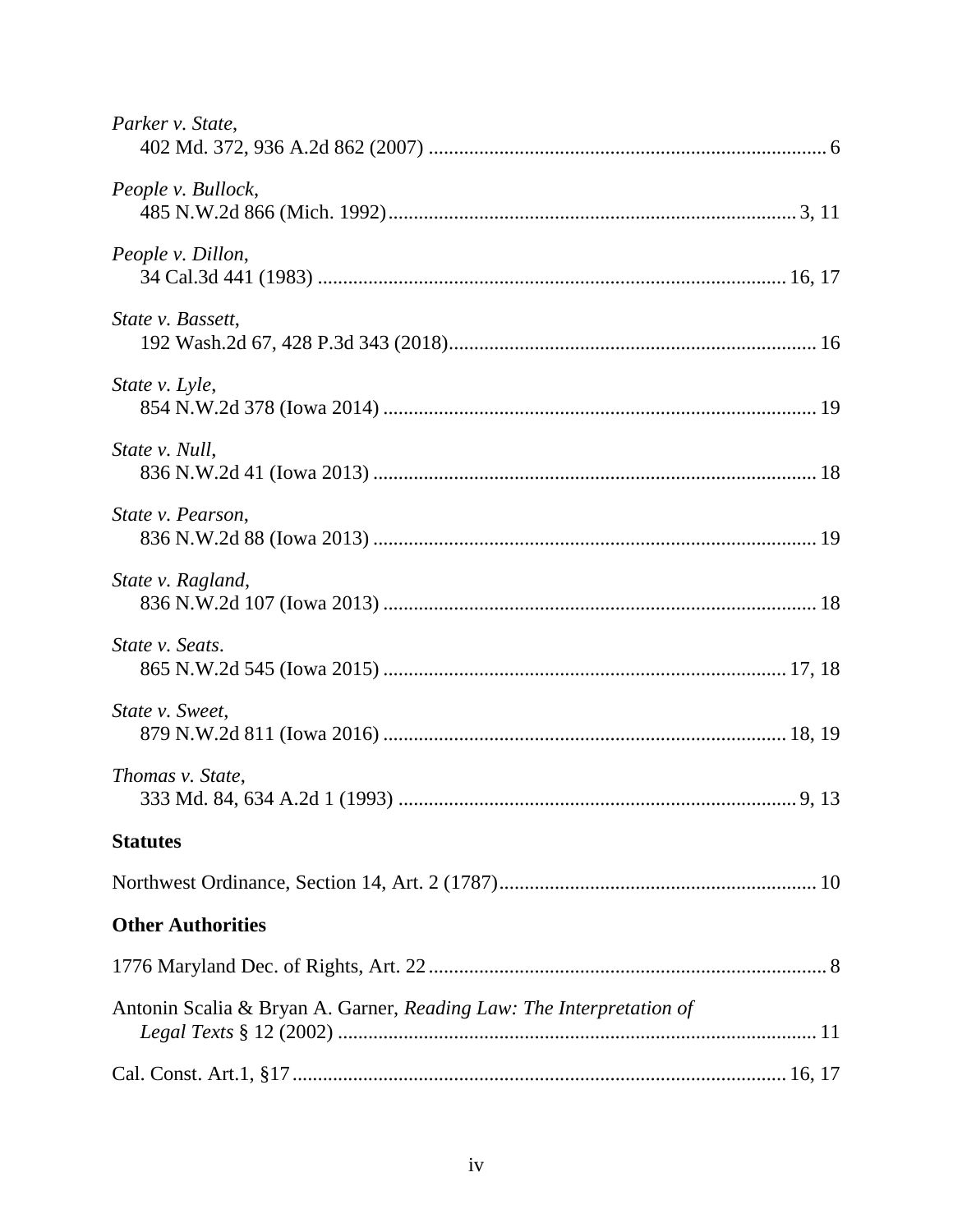| William W. Berry III, Unusual State Capital Punishments, 72 Fla. L. Rev. |  |
|--------------------------------------------------------------------------|--|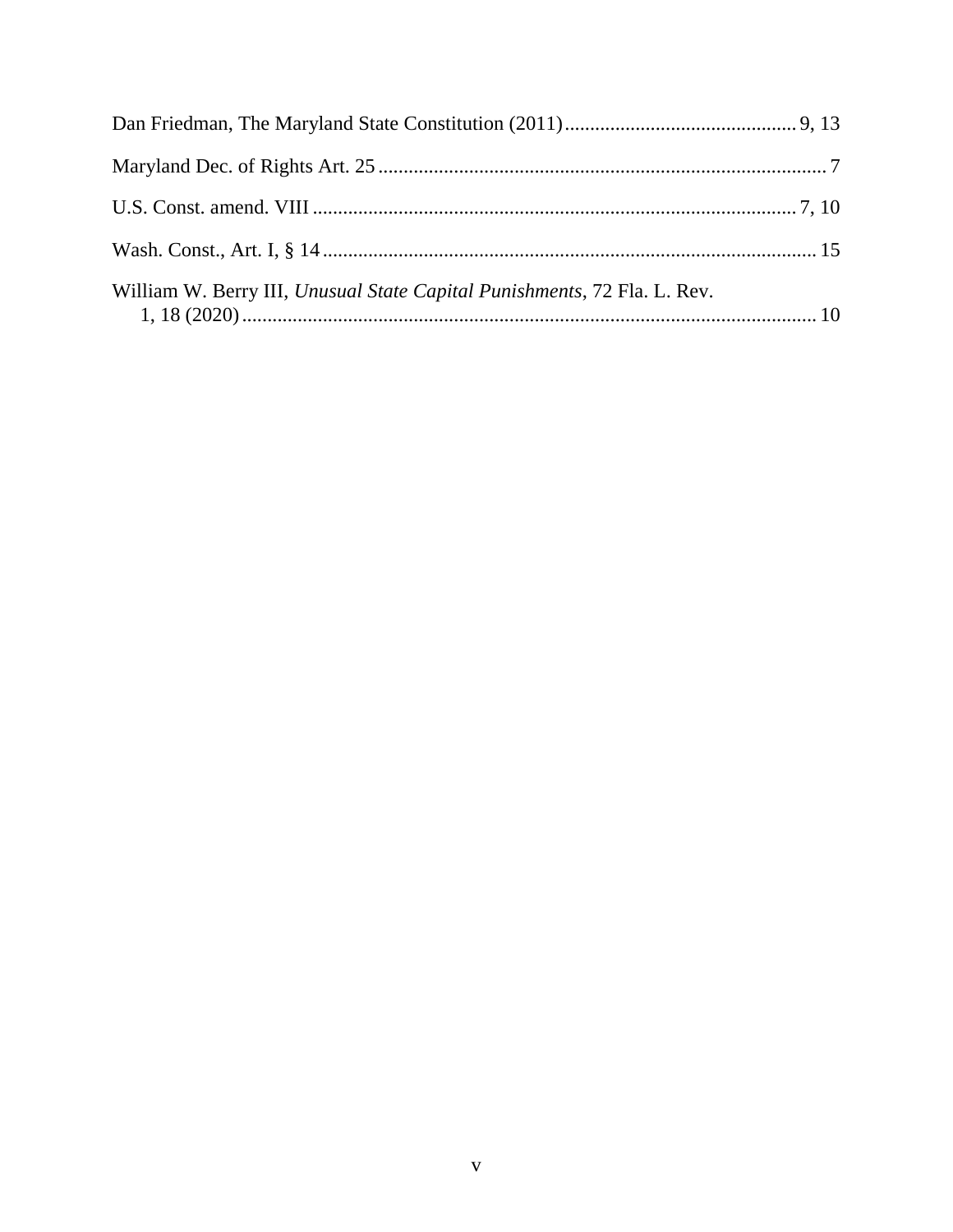#### **INTEREST AND IDENTITY OF AMICUS CURIAE<sup>1</sup>**

Amicus Curiae The Roderick and Solange MacArthur Justice Center (RSMJC) is a public interest law firm founded in 1985 by the family of J. Roderick MacArthur to advocate for human rights and social justice through litigation. RSMJC has offices at Northwestern Pritzker School of Law, at the University of Mississippi School of Law, in New Orleans, in St. Louis, and in Washington, D.C. RSMJC attorneys have participated in civil rights campaigns involving the criminal legal system in areas that include police misconduct, compensation for the wrongfully convicted, and the treatment of incarcerated people.

## **STATEMENT OF THE CASE**

*Amicus Curiae* incorporates Petitioner's Statement of the Case by reference.

### **STATEMENT OF THE QUESTIONS PRESENTED**

*Amicus Curiae* incorporates Petitioner's Statement of the Questions Presented by reference.

### **STATEMENT OF THE APPLICABLE STANDARD OF REVIEW**

*Amicus Curiae* incorporates Petitioner's Statement of the Applicable Standard of

Review by reference.

l

### **STATEMENT OF THE FACTS**

*Amicus Curiae* incorporates Petitioner's Statement of Facts by reference.

<sup>1</sup> Pursuant to Md. R. 8-511(a)(1), *Amicus Curiae* have obtained written consent of all parties to file this brief. Counsel for a party did not author this brief, in whole or in part, and did not make a monetary contribution intended to fund the preparation or submission of this brief.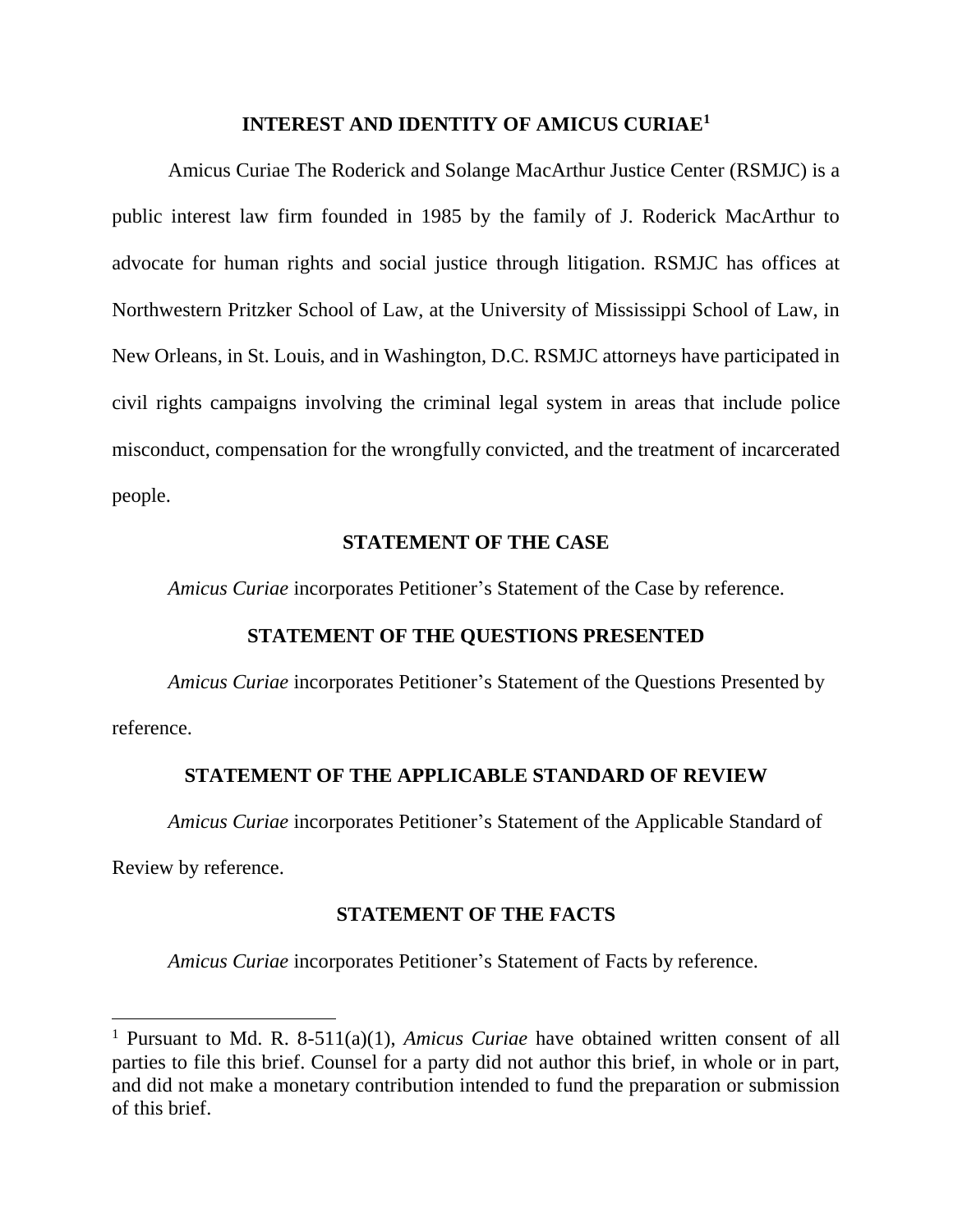#### **SUMMARY OF THE ARGUMENT**

Separate from the federal Eighth Amendment issues at stake, this case presents two important issues of state constitutional law: Whether Article 25 of the Maryland Declaration of Rights prohibits sentencing a juvenile to life without parole absent a finding of permanent incorrigibility; and whether Article 25 categorically bars life-without-parole sentences for juveniles. The answer to both questions is yes. The Court should hold that Article 25 categorically forbids life without parole for juveniles. Barring that, the Court should hold under Article 25 that a sentencing judge must find a juvenile permanently incorrigible before imposing life without parole.

This brief is about why the Court should reach above the minimum required by the Eighth Amendment in interpreting Maryland's own Declaration of Rights. Article 25 forbids "cruel *or* unusual" punishment imposed by courts—a broader rule than the Eighth Amendment's prohibition of "cruel *and* unusual" punishment. The framers of Maryland's Declaration of Rights could easily have copied the narrower rule against judicially-imposed "cruel and unusual" punishment from any number of well-known foundational documents, including the English Bill of Rights or the Virginia Declaration of Rights. But instead, Maryland went its own way by adopting a broader rule against "cruel or unusual punishment" imposed by courts in its 1776 Declaration of Rights. Even though the framers of the federal Eighth Amendment later adopted the Virginia formulation, Maryland carried forward the distinctive language of its own Declaration of Rights, which this State has maintained across four state constitutions and for nearly 250 years.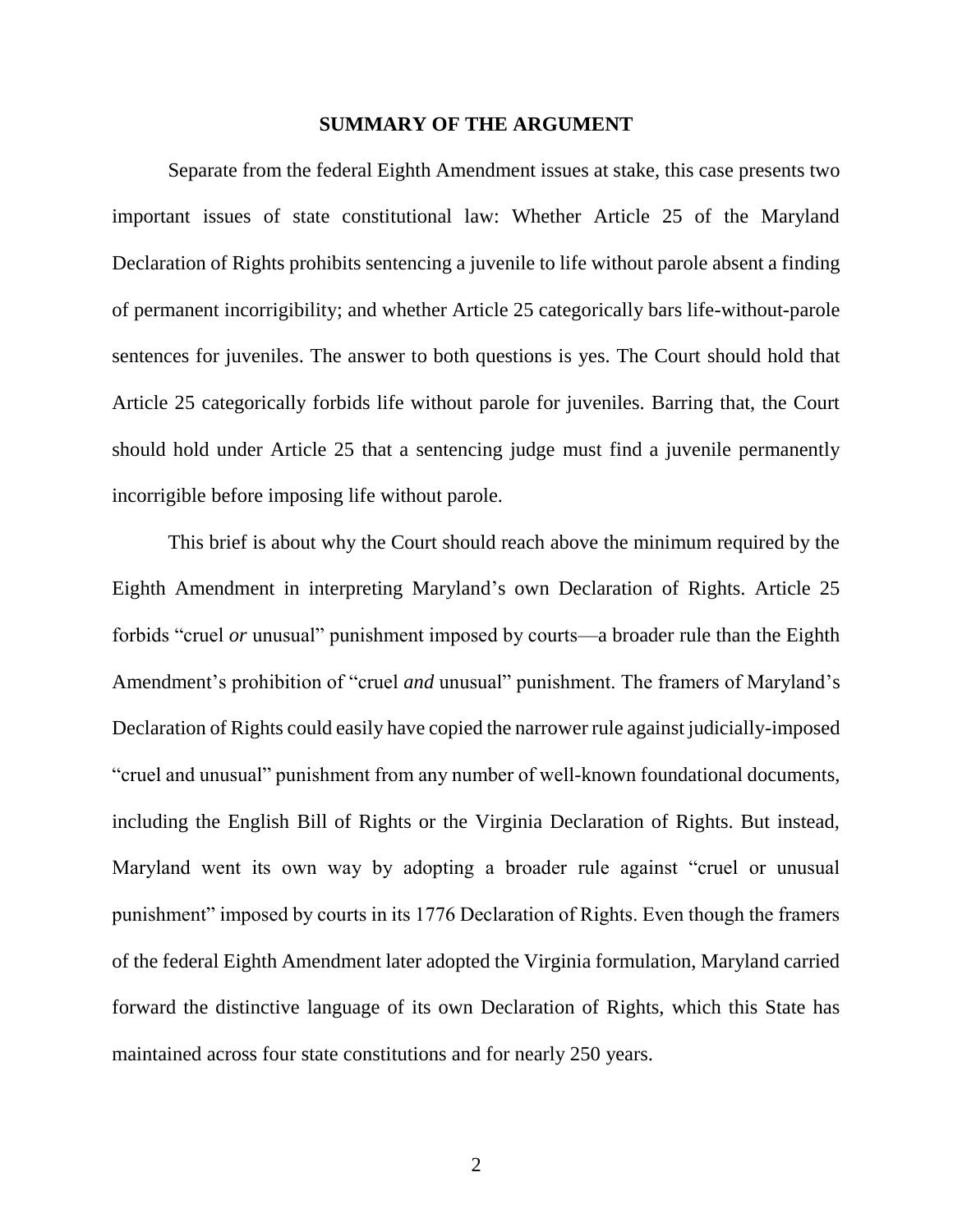In fact, the Maryland Declaration of Rights contains two punishment clauses—a rule against "cruel and unusual" punishments imposed by the legislature (Article 16) and a rule against "cruel or unusual punishments" imposed through the exercise of judicial discretion (Article 25). The contrasting use of the conjunctive and disjunctive in different provisions of the same document regulating different branches of state government makes it all the more clear that "cruel or unusual" and "cruel and unusual" must have different meanings. Article 25's more sweeping limitation on sentences meted out through a judge's discretion clearly applies to this case because the sentencing court exercised discretion in sentencing Mr. Malvo to life without parole.

<span id="page-8-0"></span>This Court itself "has acknowledged that there is some textual support for finding greater protection in the Maryland provisions" limiting harsh punishment based on the use of the disjunctive "cruel *or* unusual." *Carter v. State*, 461 Md. 295, 308 n.6, 192 A.3d 695, 702 n.6 (2018) (citing *Thomas v. State*, 333 Md. 84, 103 n.5, 634 A.2d 1, 10 n.5 (1993)). Other high courts in states that prohibit "cruel or unusual" punishment have decided the issue squarely, finding, for example that "the set of punishments which are *either* 'cruel' or 'unusual' would seem necessarily broader than the set of punishments which are *both*  'cruel' and 'unusual.'" *People v. Bullock*, 485 N.W.2d 866, 872 n.11 (Mich. 1992).

<span id="page-8-1"></span>This Court should hold that Article 25's ban on "cruel or unusual" punishment meted out through judicial discretion is broader than the Eighth Amendment's rule against "cruel and unusual" punishment. In doing so, the Court should join with other state high courts. More and more state courts across the nation are providing protections for young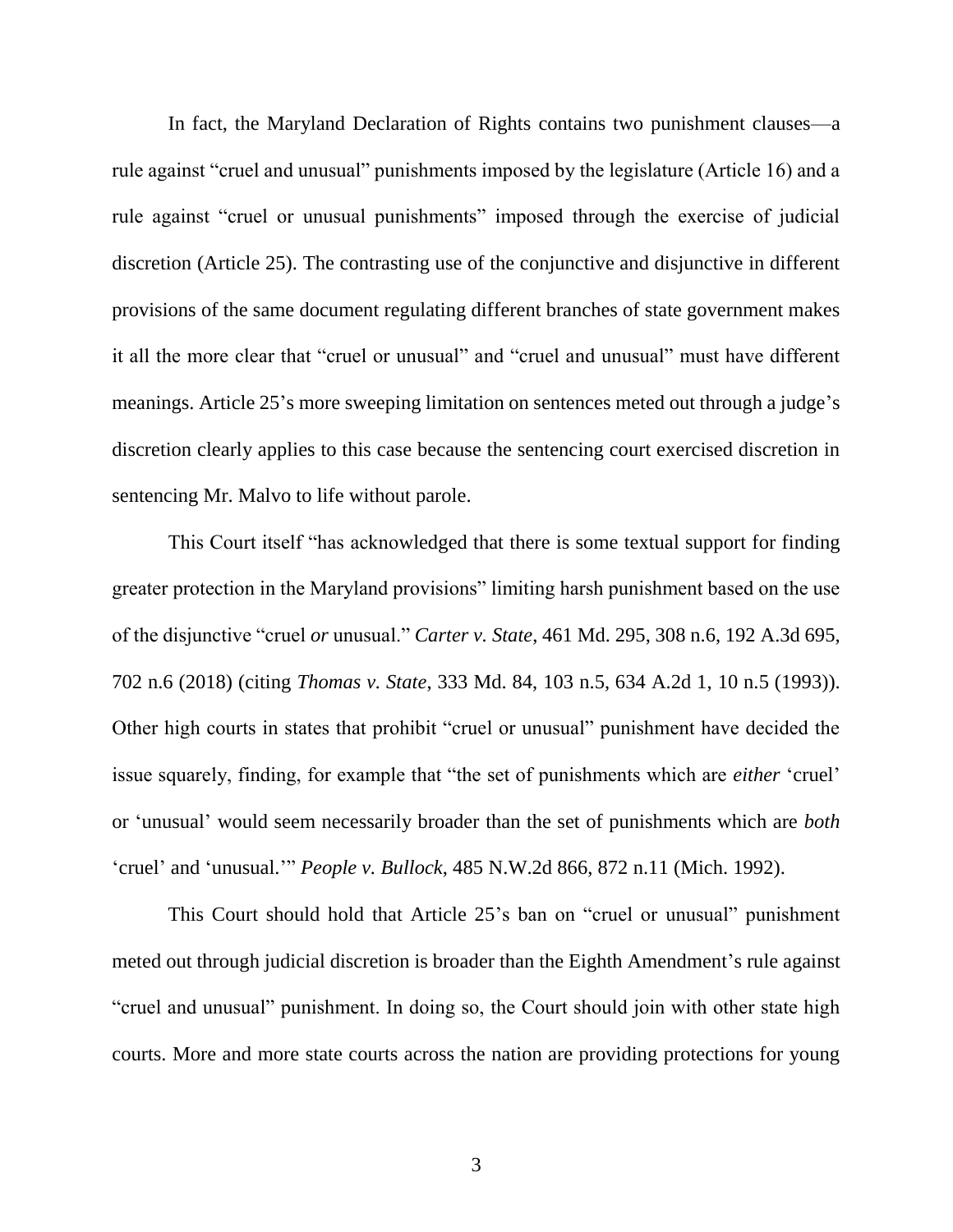people facing harsh sentences—ones grounded in their own constitutions, and not the

Eighth Amendment. As this Court recently underscored:

State constitutions . . . are a font of individual liberties, their protections often extending beyond those required by the Supreme Court's interpretation of federal law. The legal revolution which has brought federal law to the fore must not be allowed to inhibit the independent protective force of state law for without it, the full realization of our liberties cannot be guaranteed.

<span id="page-9-2"></span>*Leidig v. Maryland*, 475 Md. 181, 256 A.3d 870, 904 (2021) (quoting Justice William J.

Brennan, Jr., *State Constitutions and the Protection of Individual Rights,* 90 Harv. L. Rev.

489, 491 (1977))*.*

#### <span id="page-9-1"></span>**ARGUMENT**

### **I. This Court Regularly Interprets the Maryland Declaration of Rights to Exceed the Floor Set by the Federal Constitution.**

<span id="page-9-0"></span>This Court has consistently raised the protections of the Maryland Declaration of Rights above the floor established by the federal Constitution when a compelling reason exists to do so. Generally, provisions of the Maryland Constitution are considered *in pari materia* with any federal counterparts. *Dua v. Comcast Cable of Md., Inc.*, 370 Md. 604, 621, 805 A.2d 1061, 1071 (2002). However, that does not mean such provisions are always interpreted in the same manner. *Id*. Rather, "in many contexts, the protections provided by the Maryland Declaration of Rights are broader than the protections provided by the parallel federal provision." *Doe v. Dep't of Pub. Safety & Corr. Servs.*, 430 Md. 535, 549, 62 A.3d 123, 131 (2013). In particular, these contexts include confrontation of witnesses, protections against self-incrimination, *ex post facto* laws, and illegal search and seizure. *Id*.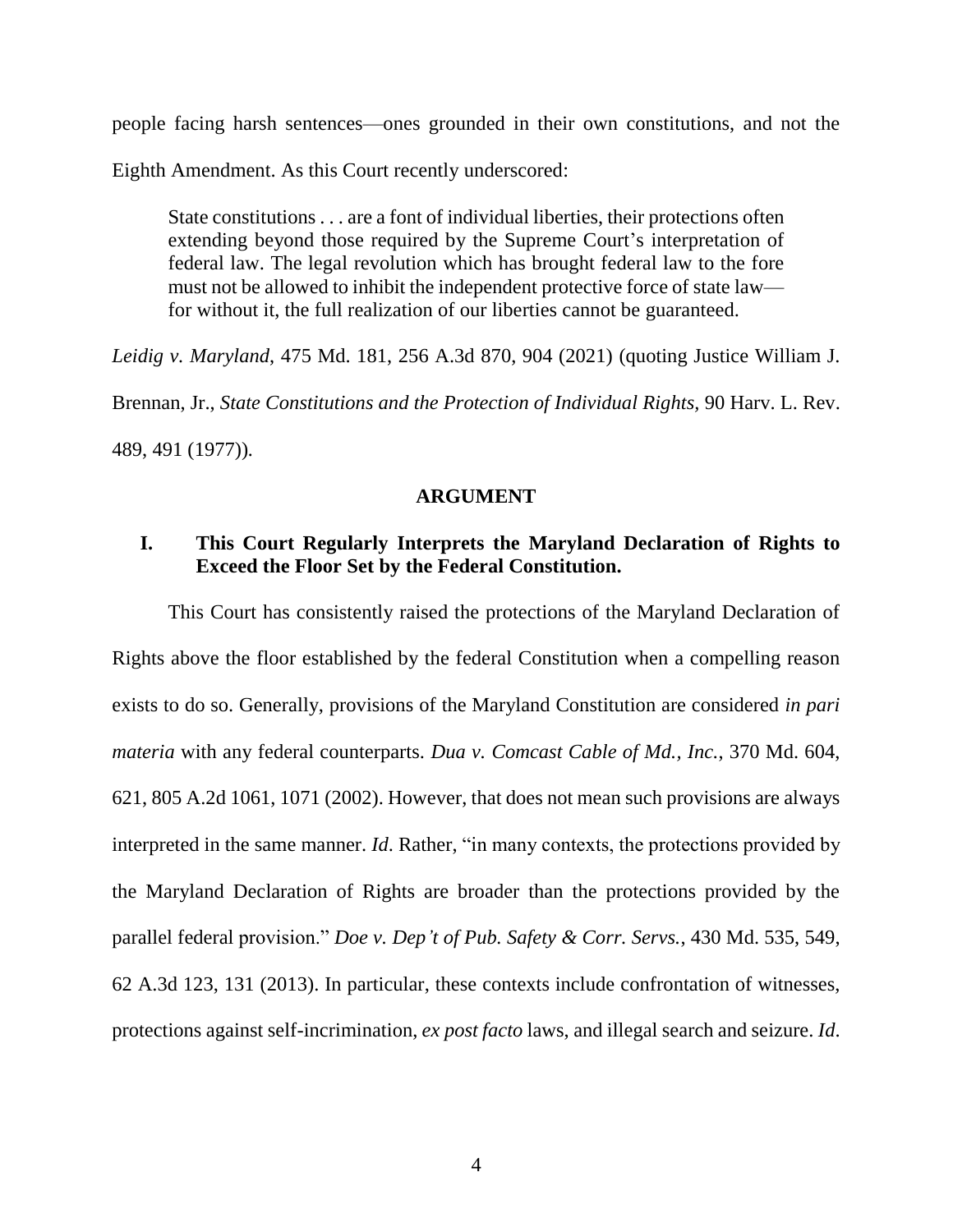<span id="page-10-3"></span>In a recent decision, this Court flatly refused to apply the U.S. Supreme Court's approach to the Sixth Amendment Confrontation Clause to Article 21 of the Maryland Declaration of Rights. This Court declared: "We no longer are content to allow Justice Thomas's formality requirement to control a subset of Maryland confrontation challenges." *Leidig*, 256 A.3d at 905. As the Court explained, "[t]here is a fundamental tension between Justice Thomas's demand for formality and the substantive right to confrontation. Simply put, we respectfully believe that Justice Thomas's approach places form over substance to the detriment of the rights afforded under Article 21." *Id.*

<span id="page-10-2"></span><span id="page-10-1"></span><span id="page-10-0"></span>Similarly, the protection against self-incrimination provided by Article 22 of the Maryland Declaration of Rights has been held broader than the protection of the federal Fifth Amendment in multiple ways. *See Choi v. State*, 316 Md. 529, 545, 560 A.2d 1108, 1115 (1989). Maryland has rejected the Fifth Amendment's waiver rule, instead ruling that "a witness's testifying about a matter does not preclude invocation of the privilege for other questions relating to the same matter." *Id*. (quoting *Chesapeake Club v. State*, 63 Md. 446, 457 (1885)). Maryland has also gone beyond the scope of the Fifth Amendment in holding that Article 22 prohibits asking a defendant at trial to try on an article of clothing in order to establish ownership. *Id*. at 535 n.3 (citing *Allen v. State*, 183 Md. 603 (1944)). Finally, this Court directly contradicted the Supreme Court's Fifth Amendment decision in *Lakeside v. Oregon*, 435 U.S. 333 (1978), to hold that issuing a "no adverse inference" instruction over the defendant's objection violates the protections of Article 22. *Hardaway v. State*, 317 Md. 160, 166-67, 169, 562 A.2d 1234, 1237-38 (1989).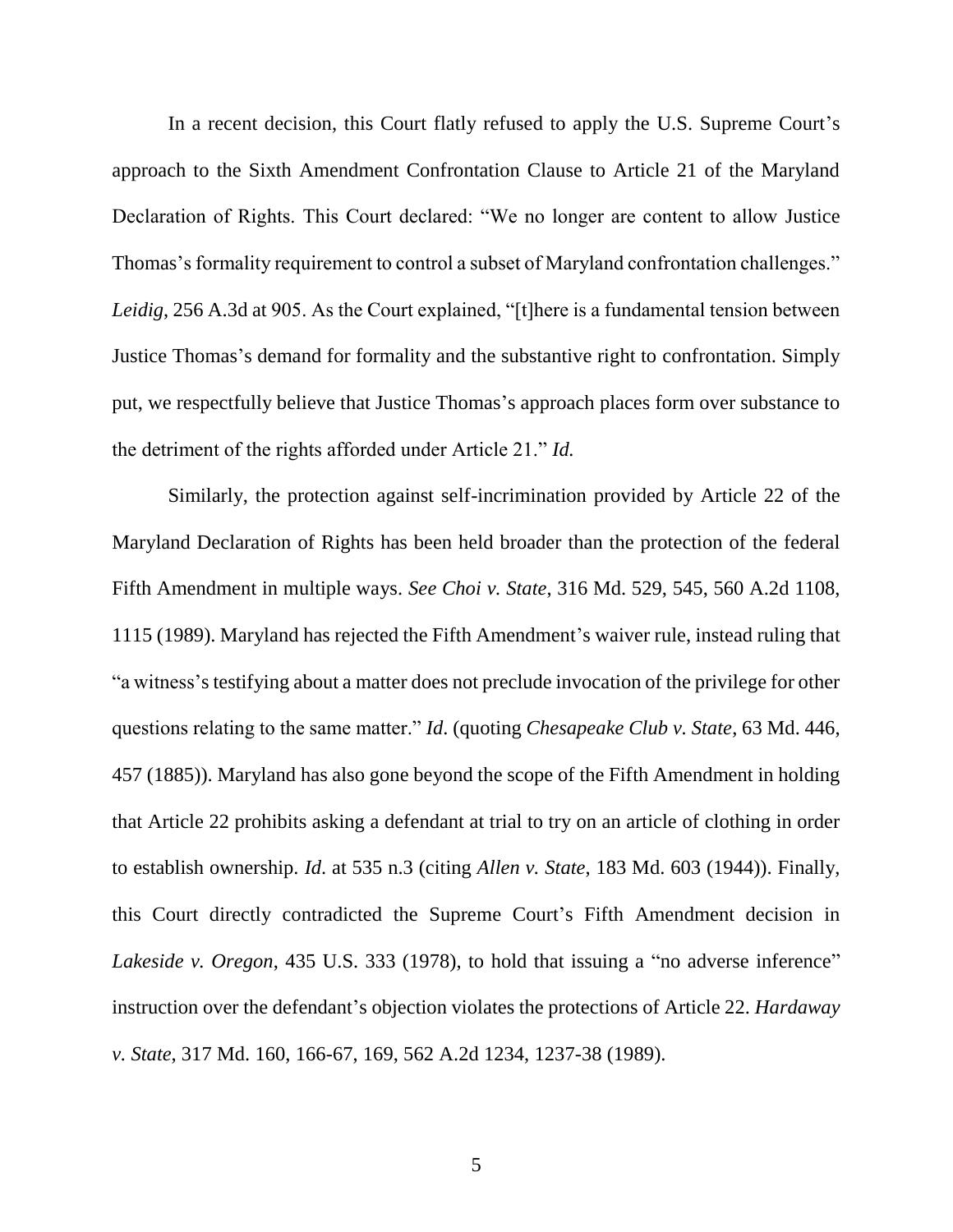<span id="page-11-0"></span>Along similar lines, this Court holds that the *ex post facto* prohibitions in Article 17 of the Maryland Declaration of rights provide broader protection than those in the federal Constitution. *Doe*, 430 Md. at 537. In *Doe*, the Court held that the retroactive application of a sex offender registration statute to a person convicted before its enactment violates Article 17. *Id*. Maryland declined to follow the Supreme Court in rejecting the "disadvantage" standard for *ex post facto* cases. *Id*. at 551-52 (citing *Collins v. Youngblood*, 497 U.S. 37, 50 (1990)). The Court maintained that retroactivity and disadvantage are the only critical elements in the *ex post facto* analysis under Maryland law, explaining that "[a]lthough the Supreme Court appears to have narrowed the scope of the federal Constitution's protection against *ex post facto* laws, we …. continue to interpret Article 17 as offering broader protection. *Id*.

<span id="page-11-1"></span>This Court also established broader protections against the use of illegally obtained evidence in *Parker v. State*, 402 Md. 372, 936 A.2d 862 (2007). In *Parker,* the issue was whether certain evidence collected in violation of Maryland's common law "knock and announce" principle was admissible under the Fourth Amendment and Article 26 of the Maryland Declaration of Rights. *Id* at 388-89. Despite assuming *arguendo* that the Fourth Amendment's exclusionary principle did not apply to violations of the "knock and announce" principle, the Court held that such evidence could be excludable under Maryland law. *Id*. at 406.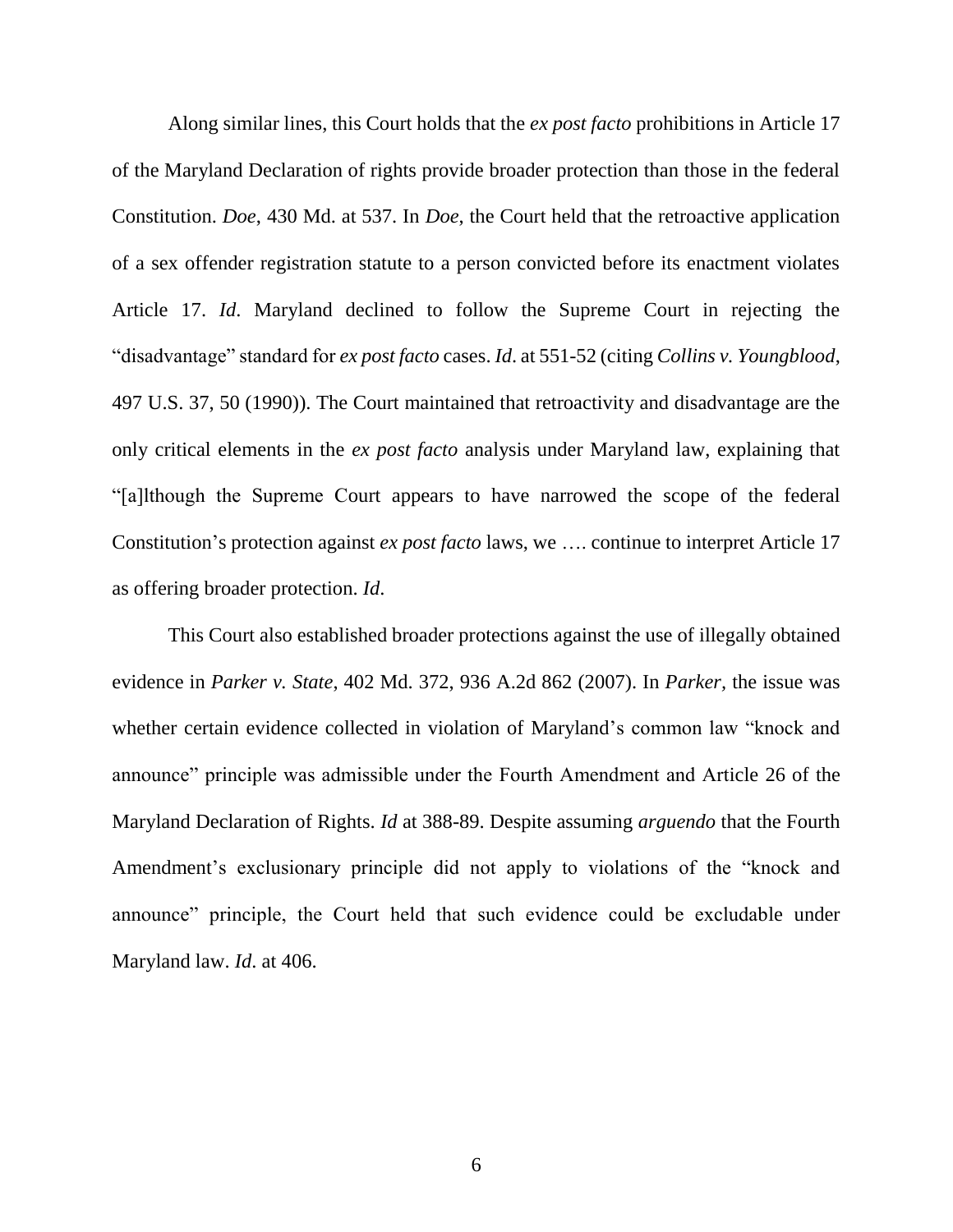### **II. Compared to the Federal Eighth Amendment, the Text of Article 25 Requires Greater Limits on Criminal Punishment Imposed by Courts.**

<span id="page-12-1"></span>Just as this Court has read the Maryland Declaration of Rights more broadly than the federal Constitution in several other contexts, it should recognize that the Maryland Declaration of Rights provides greater protection against excessive criminal punishment than the federal Eighth Amendment. Specifically, whereas the federal Eighth Amendment limits only "cruel *and* unusual" punishment, U.S. Const. amend. VIII, the Maryland Declaration of Rights prohibits "cruel *or* unusual" punishment imposed by a court, Maryland Dec. of Rights Art. 25. The framers of the Maryland Declaration of Rights deliberately adopted the broader provision—a disjunctive "or" that requires only one condition to be satisfied, as opposed to a conjunctive "and" that requires two conditions to be satisfied. To give effect to this key textual difference between the two provisions, this Court should interpret Article 25 more broadly than the federal Eighth Amendment.

### <span id="page-12-0"></span>**A. As a Restraint on Judicial Discretion in Sentencing, the Framers of the Maryland Declaration of Rights Adopted a Rule Against "Cruel** *or*  **Unusual" Punishment Rather than a Rule Against "Cruel** *and* **Unusual Punishment."**

Had the framers of the Maryland Declaration of rights wanted to prohibit only "cruel *and* unusual punishment," they easily could have done so. They had textual models readily at hand. Just two months before the delegates to the Maryland Constitutional Convention gathered in Annapolis in August of 1776, Virginia adopted its own Declaration of Rights in June. Virginia followed the narrow model of the 1689 English Declaration of Rights by prohibiting only "cruel and unusual" punishment. "Virginia's prohibition of 'cruel *and* unusual punishments,' …. closely followed the English provision …. which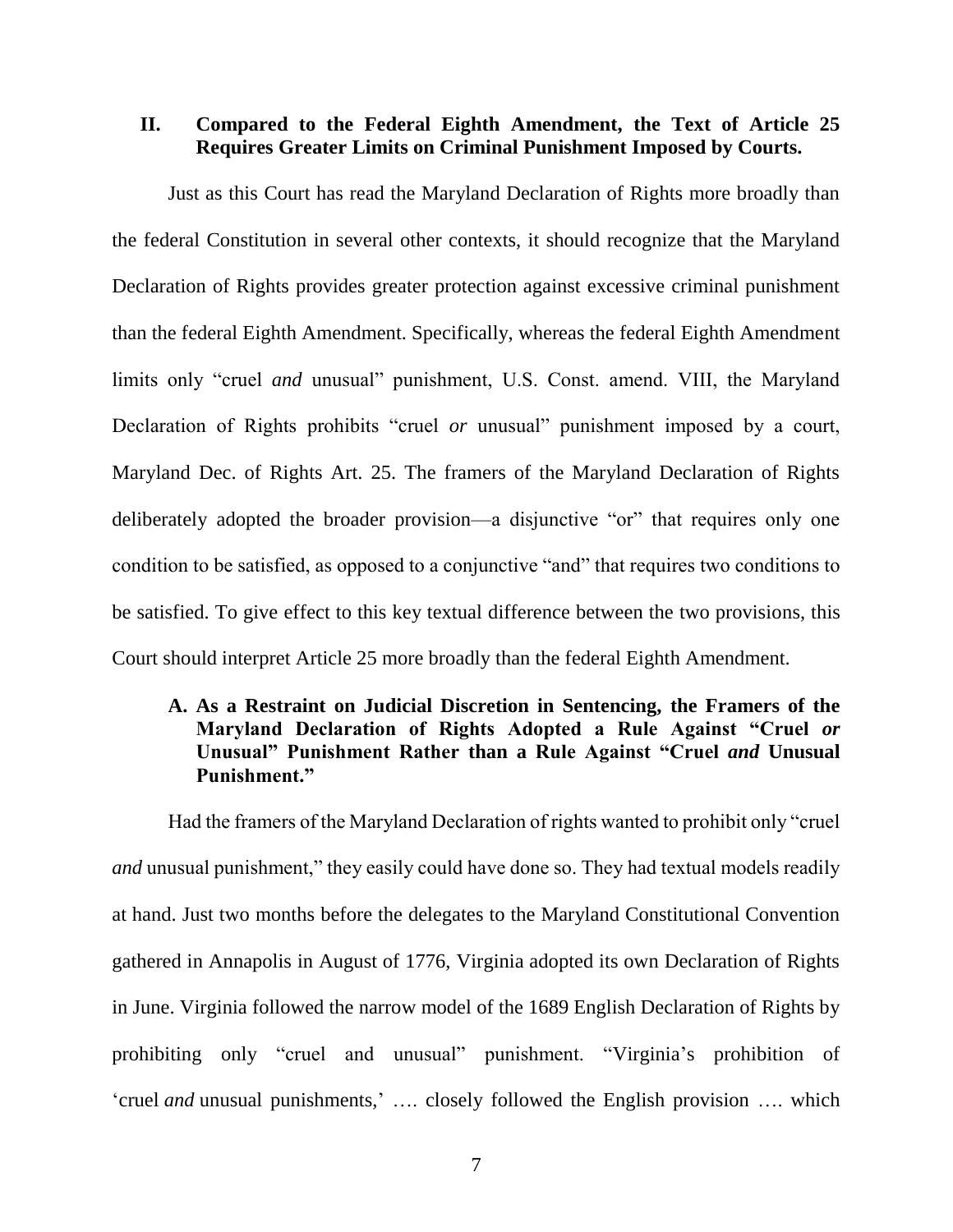<span id="page-13-0"></span>provided '[t]hat excessive Baile ought not to be required nor excessive Fines imposed nor cruell and unusuall Punishments inflicted.'" *Harmelin v. Michigan*, 501 U.S. 957, 966 (1991) (plurality opinion of Scalia, J.).

Unlike neighboring Virginia, this State refused to copy the English Declaration of Rights. Instead, Maryland adopted a broader rule against "cruel or unusual" punishment imposed by courts. Article 22 of Maryland's 1776 Declaration of Rights provided: "That excessive bail ought not to be required, nor excessive fines imposed, nor cruel or unusual punishments inflicted, by the courts of law." 1776 Maryland Dec. of Rights, Art. 22. The same provision has been reenacted verbatim by every subsequent Maryland constitutional convention and currently appears as Article 25 of the Maryland Declaration of Rights.

<span id="page-13-2"></span><span id="page-13-1"></span>In *Leidig*, this Court held that Article 21 provides greater confrontation rights than the Sixth Amendment, explaining that at the 1776 convention, "Maryland chose to add a separate right to examine witnesses, whereas the other states and the federal Constitution did not do so." *Leidig*, 475 Md. at 256. The same is true here—Maryland chose a broader provision to restrict punishment imposed by courts. Moreover, *Leidig* notes that "the assembly of freemen surely understood that they had included additional language regarding examination of witnesses that was not contained in the Virginia and Pennsylvania declarations of rights." *Id.* Again, the same is true here—the Maryland delegates surely knew of the model used by the Virginia Declaration of Rights and the English Declaration of Rights. But for this State, they chose a more protective formulation to guard against excessive punishment imposed by courts.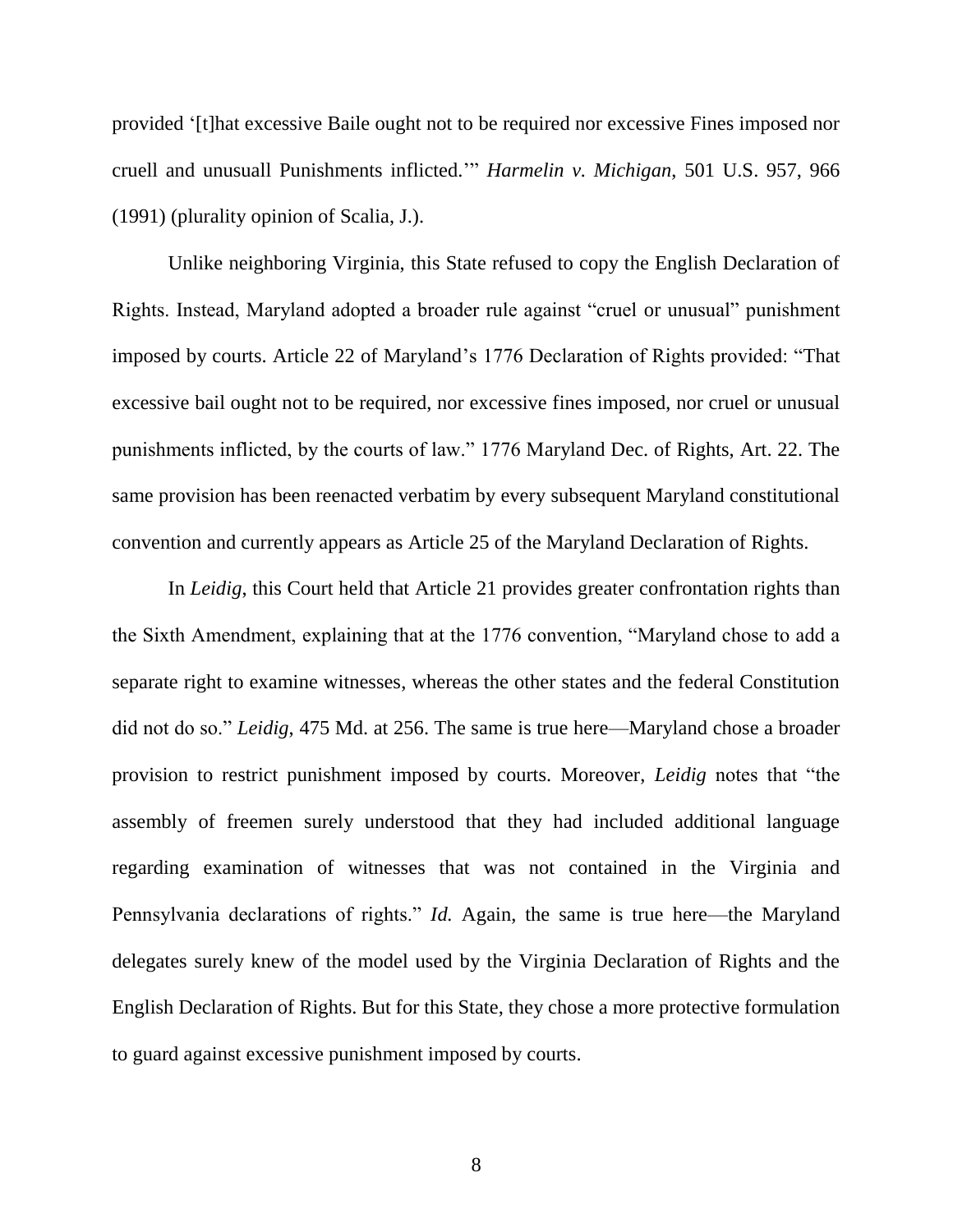Indeed, the delegates to the 1776 Maryland Convention opted to include a rule against "cruel and unusual" punishment in a wholly separate provision of the Maryland Declaration of Rights, Article 14 (now Article 16). In 1776, Article 14 provided: "That sanguinary laws ought to be avoided, as far as is Consistent with the safety of the State: and no law, to inflict cruel and unusual pains and penalties, ought to be made in any case, or at any time hereafter." The provision has been amended slightly, and Article 16 now provides: "That sanguinary Laws ought to be avoided as far as it is consistent with the safety of the State; and no Law to inflict cruel and unusual pains and penalties ought to be made in any case, or at any time, hereafter."

<span id="page-14-0"></span>Unlike Article 25's "cruel or unusual" rule for sentences imposed in the exercise of judicial discretion by Courts, Article 16 prohibits "cruel and unusual" sentences prescribed by the legislature. *See also Thomas v. State*, 333 Md. 84, 92, 634 A.2d 1, 5 (1993) (stating that Article 16 is "directed toward legislative action," while Article 25 is "directed at action by the courts"). "[T]he prohibition of Article 25 is directed to the courts, is unique to Maryland, and was deliberately added to distinguish it from Article 16." Dan Friedman, The Maryland State Constitution (herein after "Friedman") at 61 (2011).

### <span id="page-14-1"></span>**B. Maryland's Rule Against "Cruel** *or* **Unusual Punishment" Imposed by Courts Provides More Protection than the Federal Eighth Amendment's Rule Against "Cruel** *and* **Unusual" Punishment.**

A rule against "cruel or unusual" punishment imposed by courts is substantially broader than a formulation that prohibits only "cruel and unusual" punishment. *See Harmelin,* 501 U.S. at 966 (plurality opinion of Scalia, J.). Citing to the Maryland Declaration of Rights, Justice Scalia observed in *Harmelin* that "[i]n 1791, five State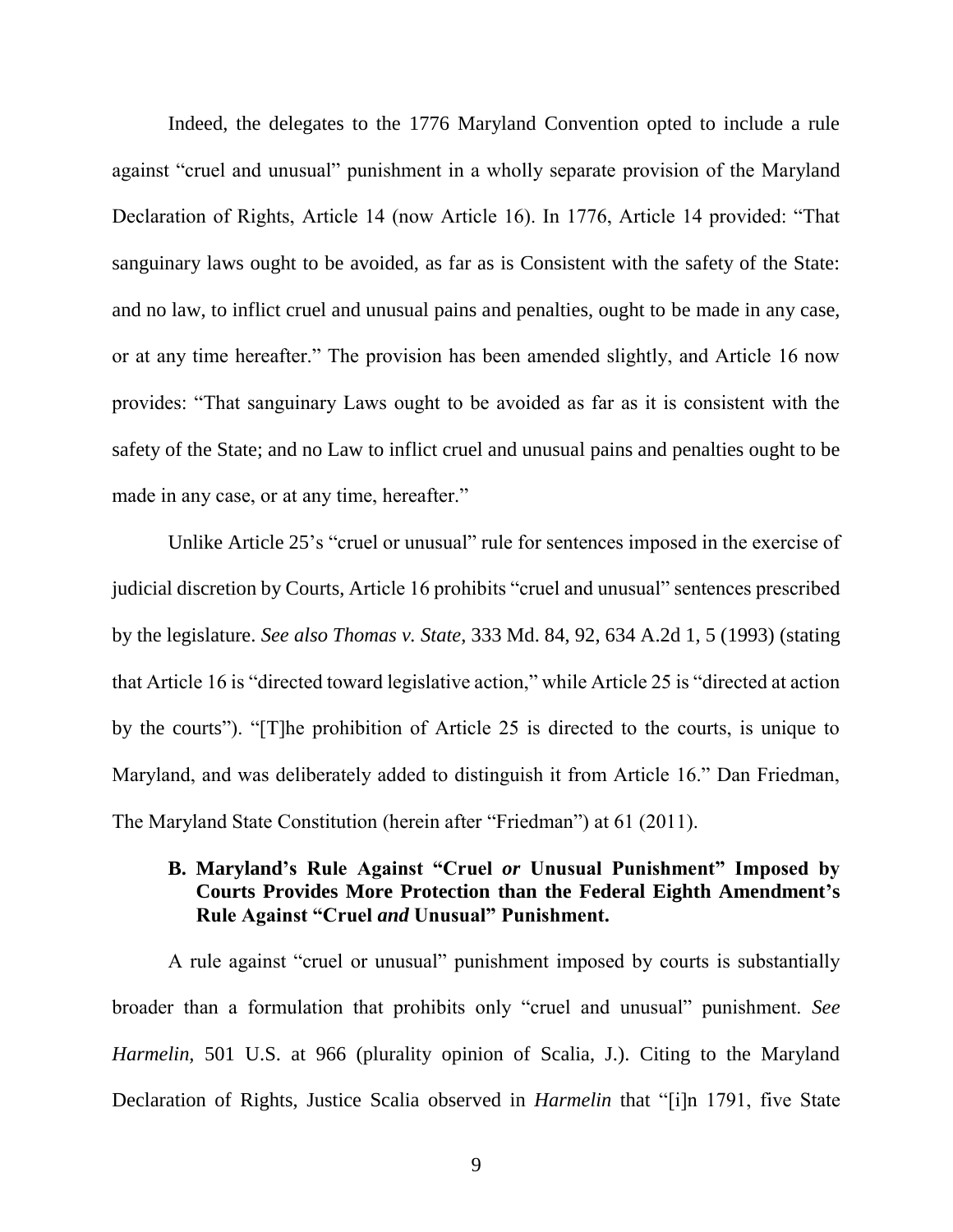<span id="page-15-0"></span>Constitutions prohibited 'cruel or unusual punishments,'" thereby departing from the Virginia model. *Id*. Likewise, the 1787 Northwest Ordinance followed the Maryland model rather than the Virginia model: "[N]o cruel *or* unusual punishments shall be inflicted." Northwest Ordinance, Section 14, Art. 2 (1787) (emphasis added). Ultimately, the framers of the federal Eighth Amendment chose the Virginia model over the model Maryland used to restrict judicial punishments, opting to prohibit only "cruel and unusual" punishment. U.S. Const. amend. VIII.

<span id="page-15-1"></span>Some 250 years after first adopting a Declaration of Rights, Maryland has always held to its own course. All four iterations of Maryland's constitution have carried forward the broad rule against "cruel or unusual" punishment imposed by courts contained in the original Maryland Declaration of Rights. While the framers of the federal Eighth Amendment adopted Virginia's narrow formulation, this Court must give effect to Maryland's broad rule against "cruel or unusual" punishment inflicted by the judicial branch. In appropriate cases, fidelity to the Maryland text therefore requires this Court to go beyond the federal prohibition against "cruel and unusual" punishment.

<span id="page-15-2"></span>As one scholar recently explained, if a state constitution prohibits "cruel or unusual punishment," then it "bars a punishment that meets one of the parameters of cruelty and unusualness. A cruel punishment violates the state constitution irrespective of whether it is also unusual; an unusual punishment violates the state constitution irrespective of whether it is also cruel." William W. Berry III, *Unusual State Capital Punishments*, 72 Fla. L. Rev. 1, 18 (2020). After all, the difference between a conjunctive ("and") rule and a disjunctive ("or") rule is one of the most elementary and fundamental rules of legal drafting. "Under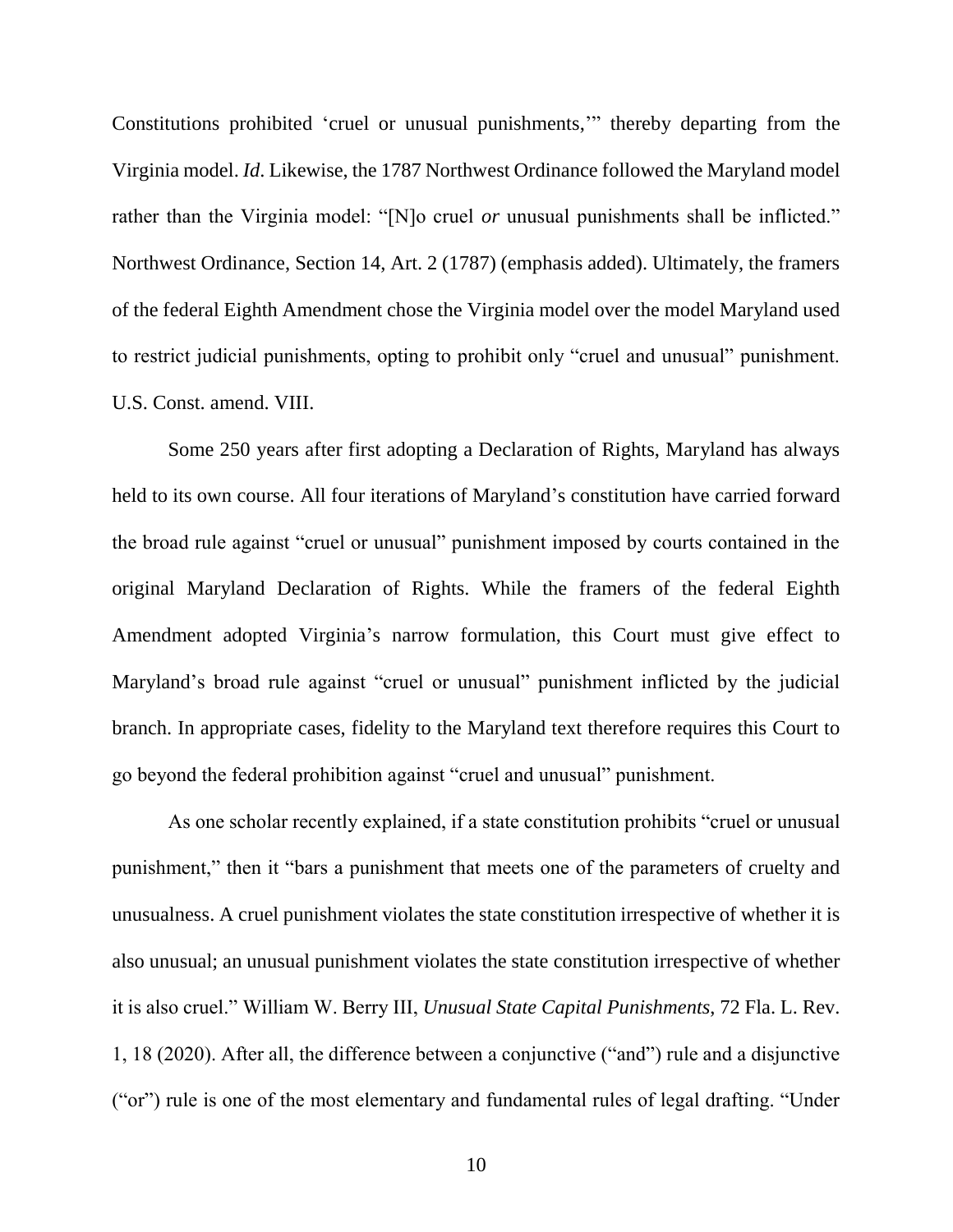<span id="page-16-3"></span>the conjunctive/disjunctive canon, *and* combines items while *or* creates alternatives . . . With a conjunctive list, *all . . . things are required*—while with the disjunctive list, at least one of the [things] is required, but *any one* . . . *satisfies the requirement*." Antonin Scalia & Bryan A. Garner, *Reading Law: The Interpretation of Legal Texts* § 12, at 116 (2002) (emphases added). Therefore, "the set of punishments which are *either* 'cruel' or 'unusual' would seem necessarily broader than the set of punishments which are *both* 'cruel' and 'unusual.'" *People v. Bullock*, 485 N.W.2d 866, 872 n.11 (Mich. 1992).

<span id="page-16-2"></span>Moreover, the internal textual difference in the Maryland Declaration of Rights— Article 16's prohibition of "cruel and unusual" punishment prescribed by the legislature versus Article 25's broader rule against "cruel or unusual" punishment imposed by the courts—makes it all the more important to interpret the rule applicable to the courts more expansively than the narrow rule applicable to the legislature. Courts presume that when a legislative body "use[s] two terms" in the same enactment, "it intend[s] each term to have a particular, nonsuperfluous meaning." *Bailey v. United States*, 516 U.S. 137, 146 (1995).

<span id="page-16-1"></span><span id="page-16-0"></span>As this Court has explained, "[t]he plain language of these two Articles informs us that Article 14 [now Article 16] was a restriction on legislative action while Article 22 [now Article 25] was a restriction on judicial action." *Miles v. State*, 435 Md. 540, 566, 80 A.3d 242, 257 (2013). In addition, "this view is reinforced by the fact that between the August 27, 1776 draft and the September 17, 1776 draft, Article 22 was changed to emphasize the fact that that article was directed specifically to the judiciary." *Id.* at 566-67 (quoting Dan Friedman, *Tracing the Lineage: Textual and Conceptual Similarities in the Revolutionary–Era State Declarations of Rights of Virginia, Maryland, and Delaware*, 33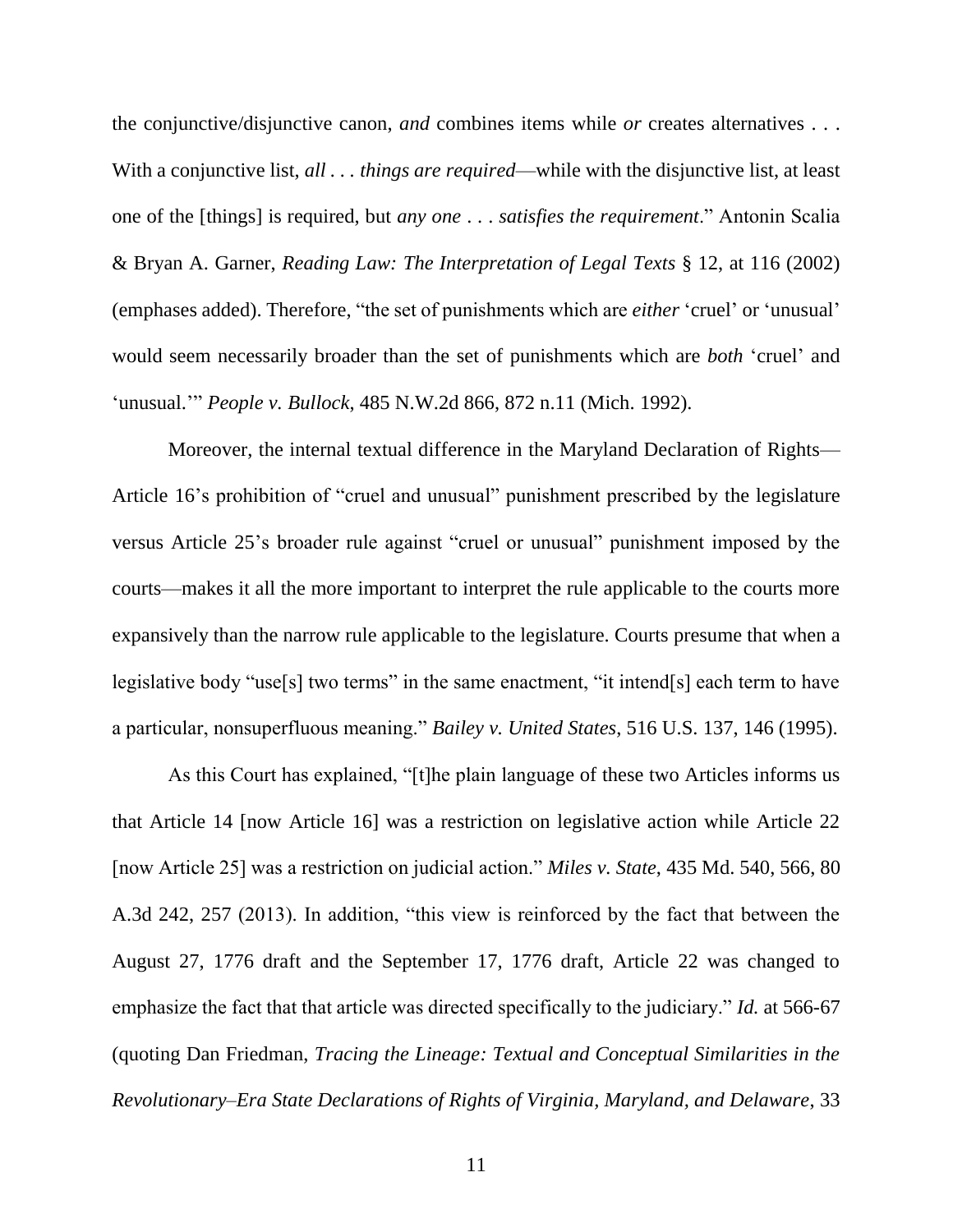<span id="page-17-0"></span>Rutgers L.J. 929, 1018-19 (2002)). The independence of the two provisions "was confirmed by the proceedings of the 1864 Maryland Constitutional Convention." *Miles*, 435 Md. at 566. At the 1864 convention, "Delegate Oliver Miller of Anne Arundel County (later a Judge of the Court of Appeals of Maryland (1867–1892)) persuaded the convention that the provisions were different in that this article is directed to the legislature in adopting penalties, while the other is directed exclusively to the judiciary in imposing sentences." *Id.* (quoting Friedman, *Tracing the Lineage*, at 1018-19).

It makes sense that the framers of the Declaration of Rights would direct the narrower "cruel *and* unusual" language at the legislature. The democratic will of the state as a whole acts as a check on the legislature, but a sentencing judge exercising discretion acts largely alone. The drafters of the Declaration of Rights may have been reluctant to impose the more sweeping "cruel *or* unusual" restraint on the legislature, since legislative enactments bear the imprimatur of the public will.

The narrower "cruel *and* unusual" language directed at the legislature may be intended only to curtail its power to create illegal modes of punishment, particularly gruesome ones involving death by physical torture. This reading is supported by the fact that Article 16 specifically references "sanguinary laws," whereas the broader prohibition of Article 25 does not. Such an interpretation of Article 16 would also be consistent with Justice Scalia's view that the phrase "cruel *and* unusual punishment" refers to horrific types of punishment, such as being drawn and quartered, burned at the stake, or broken at the wheel. *See Harmelin*, 501 U.S. at 968 (plurality opinion of Scalia, J.). Compared to legislative enactments that apply across the board, the discretion of individual judges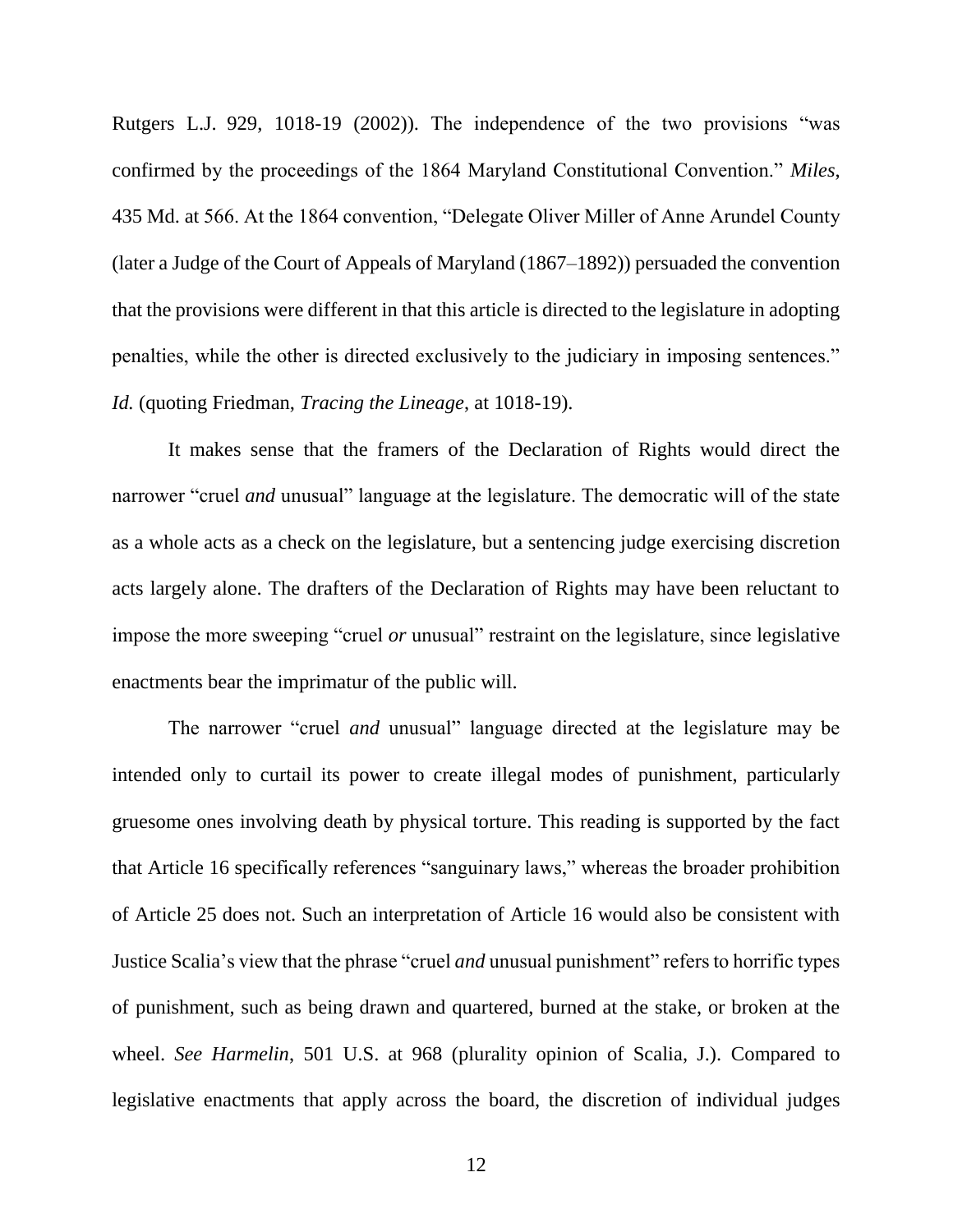sentencing individual defendants may require greater constitutional restriction because such discretion can invite disproportionality and disparity across cases if left unchecked.<sup>2</sup>

### <span id="page-18-2"></span>**III. This Court has Signaled Its Willingness to go Beyond the Federal Eighth Amendment in Interpreting the Maryland Declaration of Rights, and Should do so Explicitly in this Case.**

<span id="page-18-1"></span><span id="page-18-0"></span>"[T]he Court of Appeals of Maryland has demonstrated an increased awareness of the potential for independent interpretation of Article 25." Friedman at 61. While this Court has not previously held that Article 25 provides broader protection than the federal Eighth Amendment, it "has acknowledged that there is some textual support for finding greater protection in the Maryland provisions" based on the use of the disjunctive "cruel *or* unusual." *Carter v. State*, 461 Md. 295, 308 n.6, 192 A.3d 695, 702 n.6 (2018) (citing *Thomas v. State*, 333 Md. 84, 103 n.5, 634 A.2d 1, 10 n.5 (1993)). In *Thomas*, this Court acknowledged Justice Scalia's argument in *Harmelin*, 501 U.S. at 966, that the use of the conjunctive "and" in the federal Eighth Amendment suggests that it contains no proportionality guarantee. *Thomas*, 333 Md. at 103 n.5. The Court ultimately declined to articulate any difference between the protections afforded by the Eight Amendment and Article 25 "because the prevailing view of the Supreme Court recognizes the existence of a proportionality component in the Eighth Amendment." *Id*.

 $\overline{\phantom{a}}$ 

 $2$  The point is underscored today by the wide racial disparities in life-without-parole sentences in Maryland created largely through the exercise of individual sentencing discretion. In Maryland, there are nine Black people serving juvenile life-without parole sentences, compared to only two white people, and there are 240 Black people serving nonjuvenile life-without-parole sentences, compared to 86 white people serving such sentences. *See* Affidavit of Jay E. Miller at 8 (Table 1).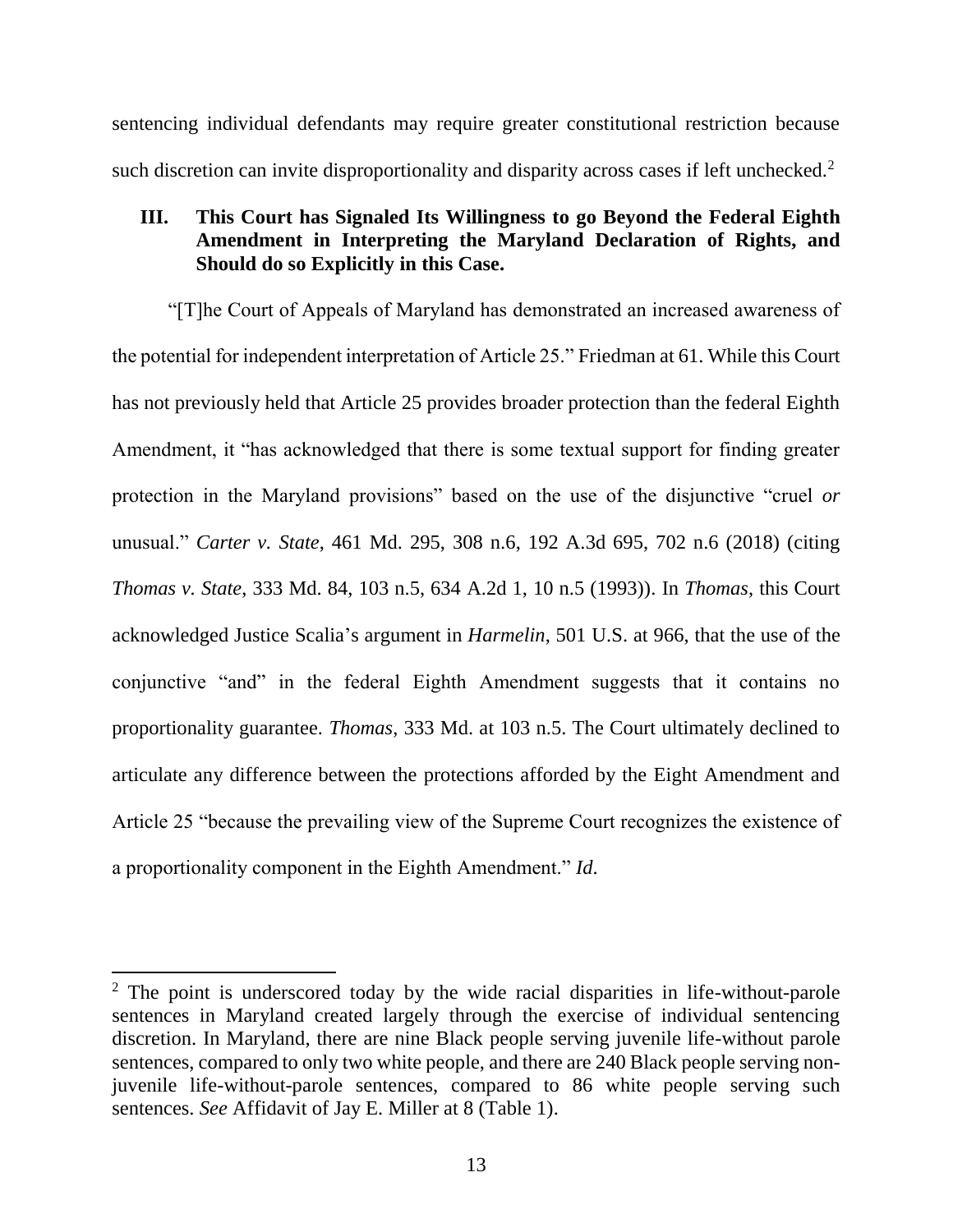Of course, this implies that if a majority of this Court had agreed with Justice Scalia that the Eighth Amendment does not require any proportionality in sentencing, this Court *would* have seen a reason to declare the protections of Article 25 broader than those of the Eighth Amendment. That is, this Court was not really "following" the Supreme Court's interpretation of the Eighth Amendment; rather, it simply found that the Supreme Court's interpretation did not conflict with its own broad interpretation of Article 25 in that instance. The Court acknowledged that the textual difference between "cruel *and* unusual" and "cruel *or* unusual" is meaningful but was not convinced that this textual difference made a practical difference in the particular issues of that case.

### **IV. This Court Should Join Other State High Courts That Hold That Their Own Constitutions Go Beyond the Federal Eighth Amendment in Limiting Harsh Sentences for Young People.**

State courts have not confined the protections of *Miller* to the applications identified by the Supreme Court under the Eighth Amendment. When interpreting state Eighth Amendment analogues, state courts have not hesitated to apply *Miller* more broadly. Indeed, the U.S. Supreme Court has affirmatively passed the baton to the state courts. This Court should rise to the occasion by prohibiting life-without-parole sentences for juveniles or, at the bare minimum, insisting on a finding of permanent incorrigibility as a prerequisite to such a sentence.

<span id="page-19-0"></span>In *Jones v. Mississippi*, the U.S. Supreme Court denied relief to a juvenile sentenced to life without parole, but the decision explicitly points to state courts as a potential source of new protections in this area: "[O]ur holding today does not preclude the States from imposing additional sentencing limits in cases involving defendants under 18 convicted of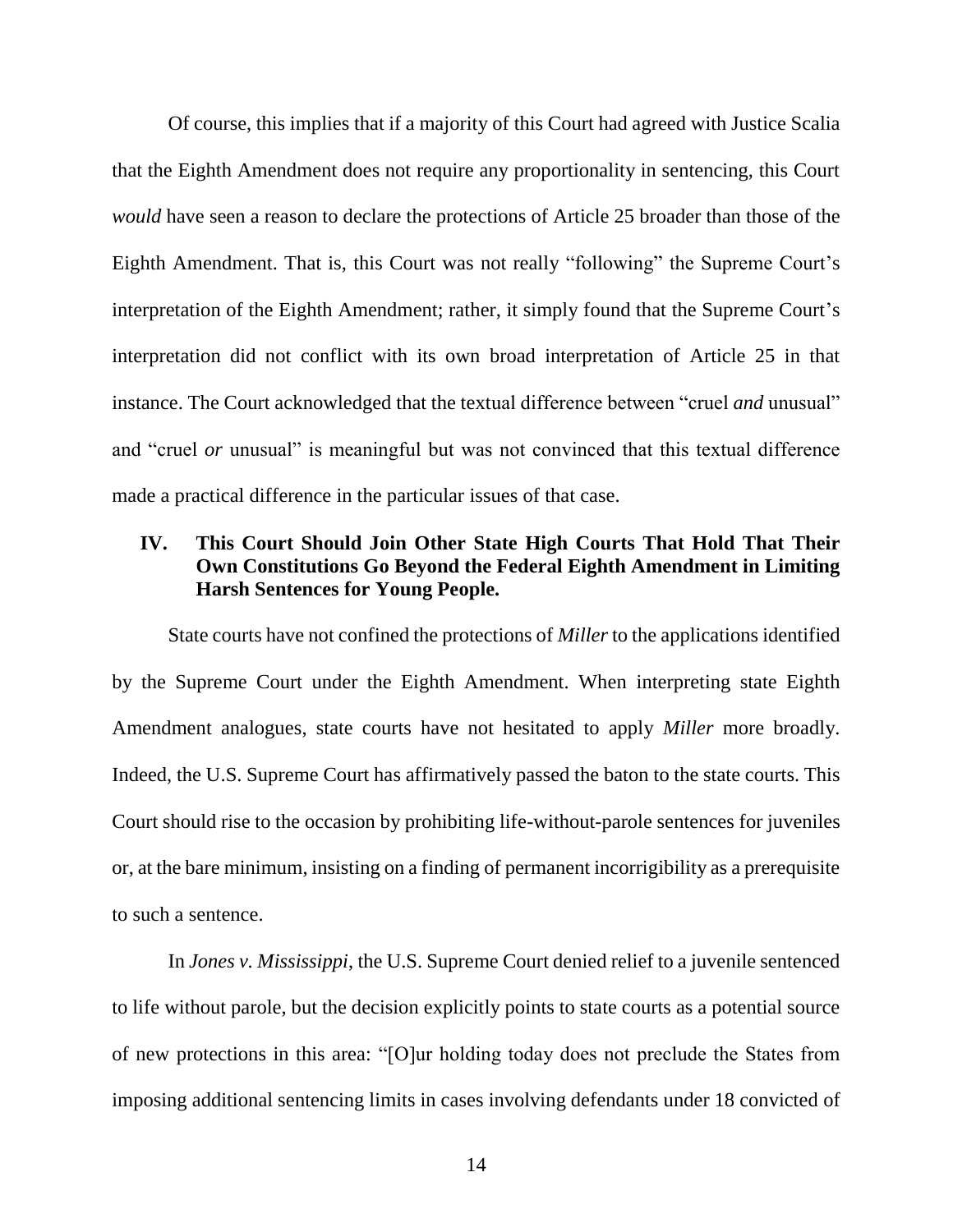<span id="page-20-0"></span>murder." *Jones v. Mississippi*, 141 S.Ct. 1307, 1322-23 (2021). In fact, *Jones* specifically lists the very two rules Mr. Malvo is advocating as examples of the sort of protections that state law can provide: "States may categorically prohibit life without parole for all offenders under 18. Or States may require sentencers to make extra factual findings before sentencing an offender under 18 to life without parole." *Id.*

Both before and after *Jones*, courts in states that have broader constitutional provisions that restrict punishment have seized the initiative to recognize new protections for young people facing extreme sentences. This Court should do the same in this case by extending its prohibition on cruel or unusual punishment to forbid courts from imposing life without parole sentences on juveniles or, at minimum, to prohibit such sentences absent a finding of permanent incorrigibility.

<span id="page-20-1"></span>**Washington:** The Washington Supreme Court recently interpreted its Eighth Amendment analogue to extend the protections of *Miller* to criminal defendants under age 21, prohibiting mandatory life-without-parole sentences for this age group. *See Matter of Monschke*, 482 P.3d 276 (Wash. 2021). In *Monschke*, the two petitioners had received mandatory life-without-parole sentences for offenses committed at ages 19 and 20. *Id.* at 277. They challenged the mandatory sentences as "unconstitutionally cruel when applied to youthful defendants like themselves." *Id.* at 308.

<span id="page-20-2"></span>Like the Maryland Constitution, the Washington Constitution prohibits cruel punishments, whether or not they are unusual. *See* Wash. Const., Art. I, § 14 ("Excessive bail shall not be required, excessive fines imposed, nor cruel punishment inflicted."). In *Monschke*, the Washington Supreme Court noted that "'the Washington State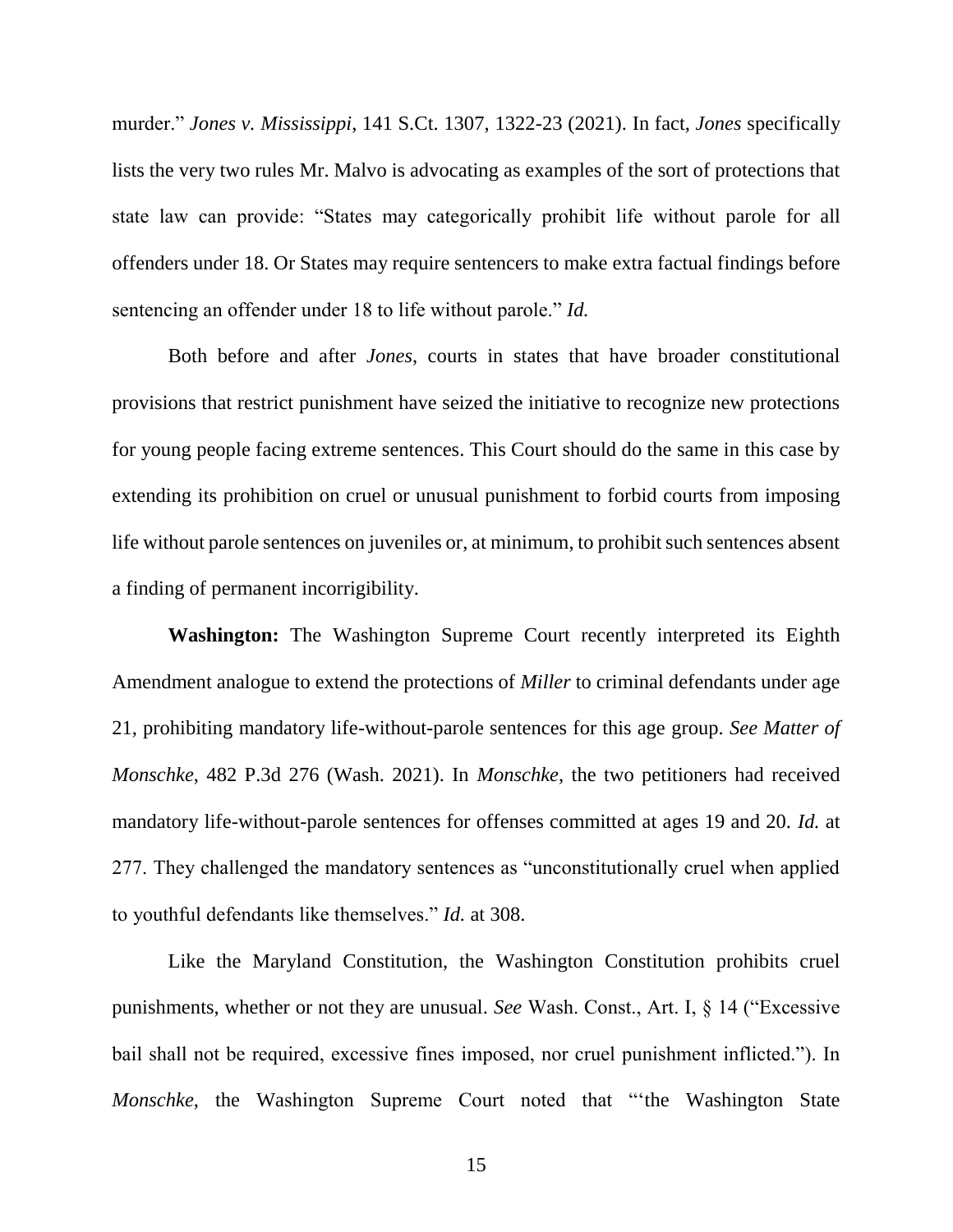<span id="page-21-0"></span>Constitution's cruel punishment clause often provides greater protection than the Eighth Amendment.'" 482 P.3d at 279 n.6 (quoting *State v. Bassett*, 192 Wash.2d 67, 78, 428 P.3d 343 (2018) (alterations in original). Applying this greater protection under state constitutional law, the court concluded that the petitioners "were essentially juveniles in all but name at the time of their crimes" and were thus entitled to the protections of *Miller*  under the Washington Constitution. *Id.* at 280.

<span id="page-21-3"></span>Earlier, in *State v. Bassett*, Basset, a sixteen-year-old, had received a life without the possibility of parole sentence for the aggravated first-degree murder of his mother, father, and brother. 428 P.3d 343, 345-46 (Wash. 2018). Basset challenged his sentence by arguing that the Washington Constitution prohibits sentencing juveniles to life without parole. *Id.* at 347. The Washington Supreme Court noted that the state Eighth Amendment analogue "often provides greater protection than the Eight Amendment." *Id.* at 348. The Court concluded that because the characteristics of youth do not align with the penological goals of life without parole sentences, the diminished criminal culpability of children, and the trend of states rapidly abandoning juvenile life without parole sentences, such sentences are categorically unconstitutional under the Washington Constitution. *Id.* at 354.

<span id="page-21-4"></span><span id="page-21-2"></span><span id="page-21-1"></span>**California:** The California Supreme Court has gone beyond the protections of the federal Eighth Amendment in limiting felony murder sentences for juveniles. Like the Maryland Constitution, the California Constitution prohibits "cruel or unusual" punishment. CA Const. Art.1, §17. In *People v. Dillon*, the court reasoned that because of the defendant's youth and lack of prior history with the law, a sentence of life imprisonment violates article 1, section 17 of the Constitution. 34 Cal.3d 441, 488-489 (1983).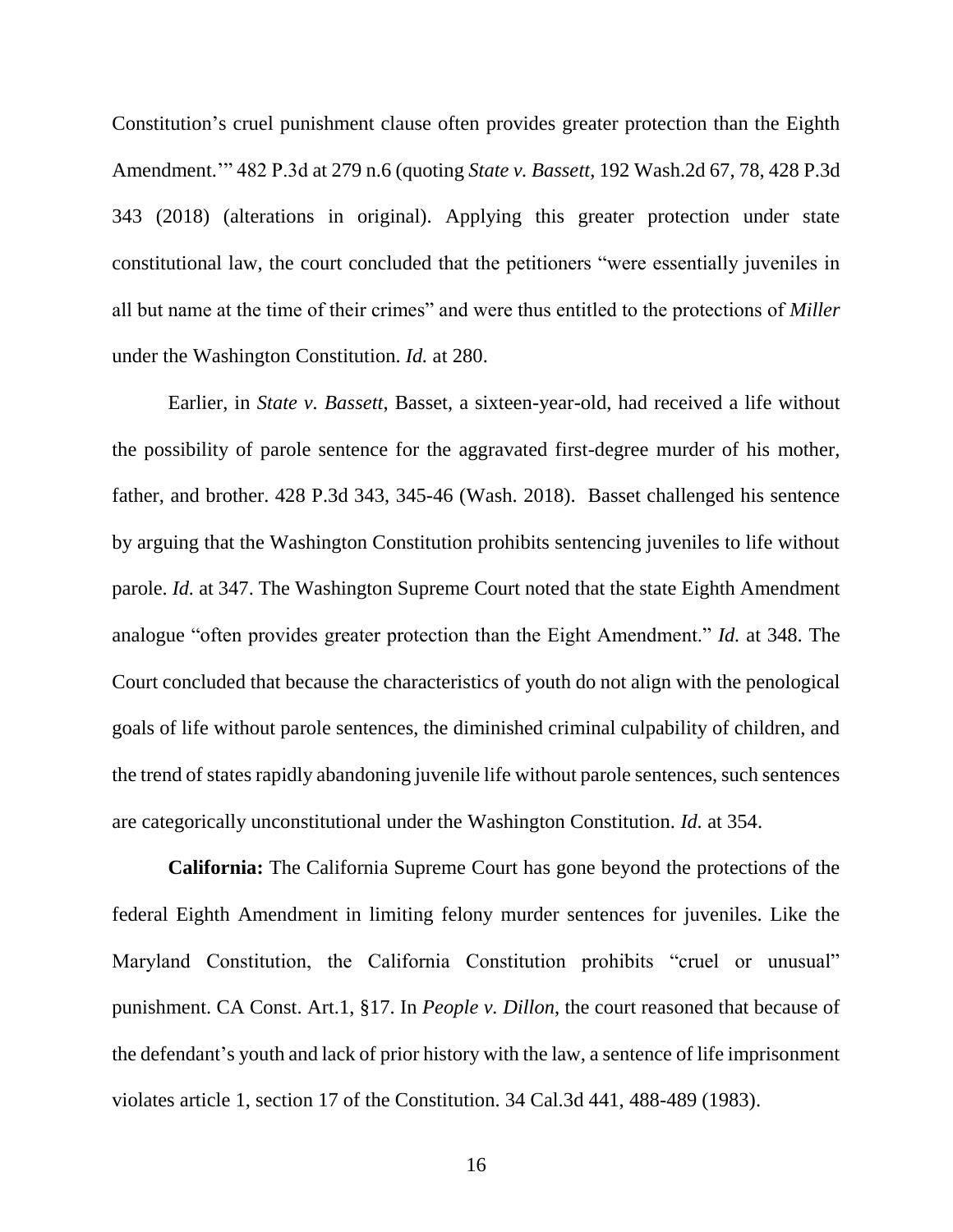<span id="page-22-0"></span>**Massachusetts:** The Massachusetts Supreme Judicial Court held that any juvenile life-without-parole sentence, even a discretionary one, violates the state's Eighth Amendment analogue "because it is an unconstitutionally disproportionate punishment when viewed in the context of the unique characteristics of juvenile offenders." *Diatchenko v. Dist. Att'y for Suffolk Dist.*, 1 N.E.3d 270, 276 (Mass. 2013). Like the Michigan Constitution, Article 26 of the Massachusetts Declaration of Rights enjoins "cruel or unusual" punishment. Accordingly, the Supreme Judicial Court has "inherent authority 'to interpret [S]tate constitutional provisions to accord greater protection to individual rights than do similar provisions of the United States Constitution.'" *Id.* at 282 (alteration in original) (quoting *Libertarian Ass'n of Mass. v. Sec'y of the Commonwealth*, 969 N.E.2d 1095, 1111 (Mass. 2012)). As the court noted, "We often afford criminal defendants greater protections under the Massachusetts Declaration of Rights than are available under corresponding provisions of the Federal Constitution." *Diatchenko*, 1 N.E.3d at 283 (citing *District Attorney for the Suffolk Dist. v. Watson*, 411 N.E.2d 1274 (Mass. 1980)).

<span id="page-22-2"></span><span id="page-22-1"></span>**Iowa:** Some state supreme courts have extended sentencing protections for young people beyond the federal minimum even where the relevant state constitution prohibits only "cruel and unusual" punishment. Iowa is one such state. IA Const. art.1, § 17. The Iowa Supreme Court considered a juvenile offender's discretionary life-without-parole sentence in *State v. Seats*. 865 N.W.2d 545 (Iowa 2015), *holding modified by State v. Roby*, 897 N.W.2d 127 (Iowa 2017). The court held that the sentencing court had not considered proper factors when sentencing the juvenile to life without parole and had considered indicia of youth as an aggravating, rather than mitigating, factor. The court explained,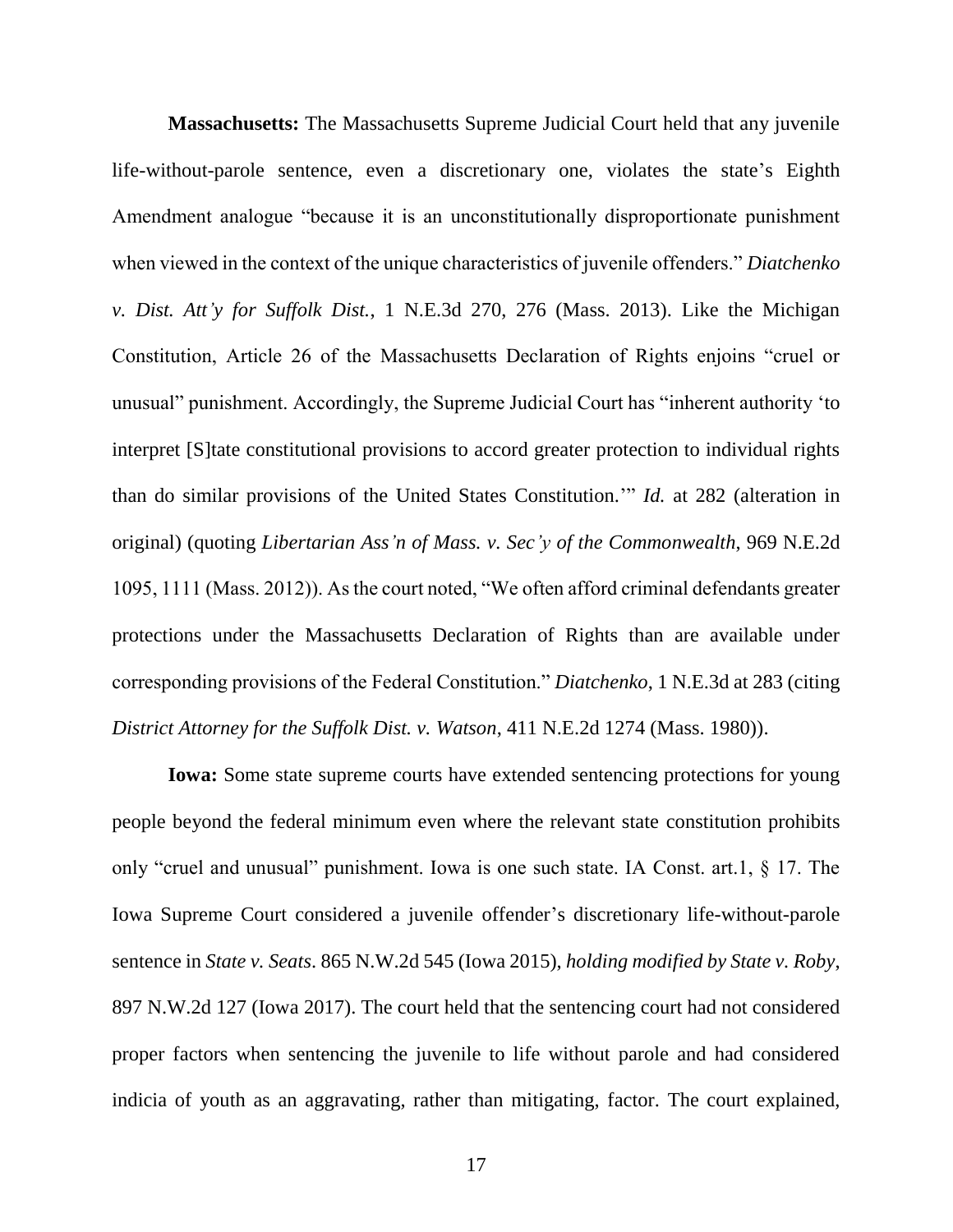<span id="page-23-4"></span>"[t]he question the court must answer at the time of sentencing is whether the juvenile is irreparably corrupt, beyond rehabilitation, and thus unfit ever to reenter society, notwithstanding the juvenile's diminished responsibility and greater capacity for reform that ordinarily distinguishes juveniles from adults." *Seats*, 865 N.W.2d at 558. In contrast, the federal Eighth Amendment does not require such a finding. *See Jones*, 141 S. Ct. at 1311.

<span id="page-23-5"></span><span id="page-23-0"></span>One year after *Seats*, the Iowa Supreme Court ruled that all juvenile life-withoutparole sentences violate the state constitution's "cruel and unusual punishment" bar. *State v. Sweet*, 879 N.W.2d 811, 839 (Iowa 2016). The court reasoned that parole boards are better situated than courts to "discern whether the offender is irreparably corrupt after time has passed, after opportunities for maturation and rehabilitation have been provided, and after a record of success or failure in the rehabilitative process is available." *Id.* at 839.

<span id="page-23-3"></span><span id="page-23-2"></span><span id="page-23-1"></span>The Iowa Supreme Court has also extended *Miller* protections under its state Eighth Amendment analogue to shorter sentences in a trilogy of cases all decided the same day: *State v. Ragland*, 836 N.W.2d 107, 109-10 (Iowa 2013) (applying *Miller* retroactively to a mandatory JLWOP sentence after the Governor commuted the juvenile defendant's sentence to a term of years); *State v. Null*, 836 N.W.2d 41, 71 (Iowa 2013) (extending *Miller* under the state Eighth Amendment analogue and requiring "an individualized sentencing hearing to determine the issue of parole eligibility" for juveniles sentenced to lengthy, but less than life, sentences); *State v. Pearson*, 836 N.W.2d 88, 89 (Iowa 2013) (analyzing *Miller* and reversing imposition of consecutive sentences totaling a minimum of thirty-five years without the possibility of parole on a juvenile offender).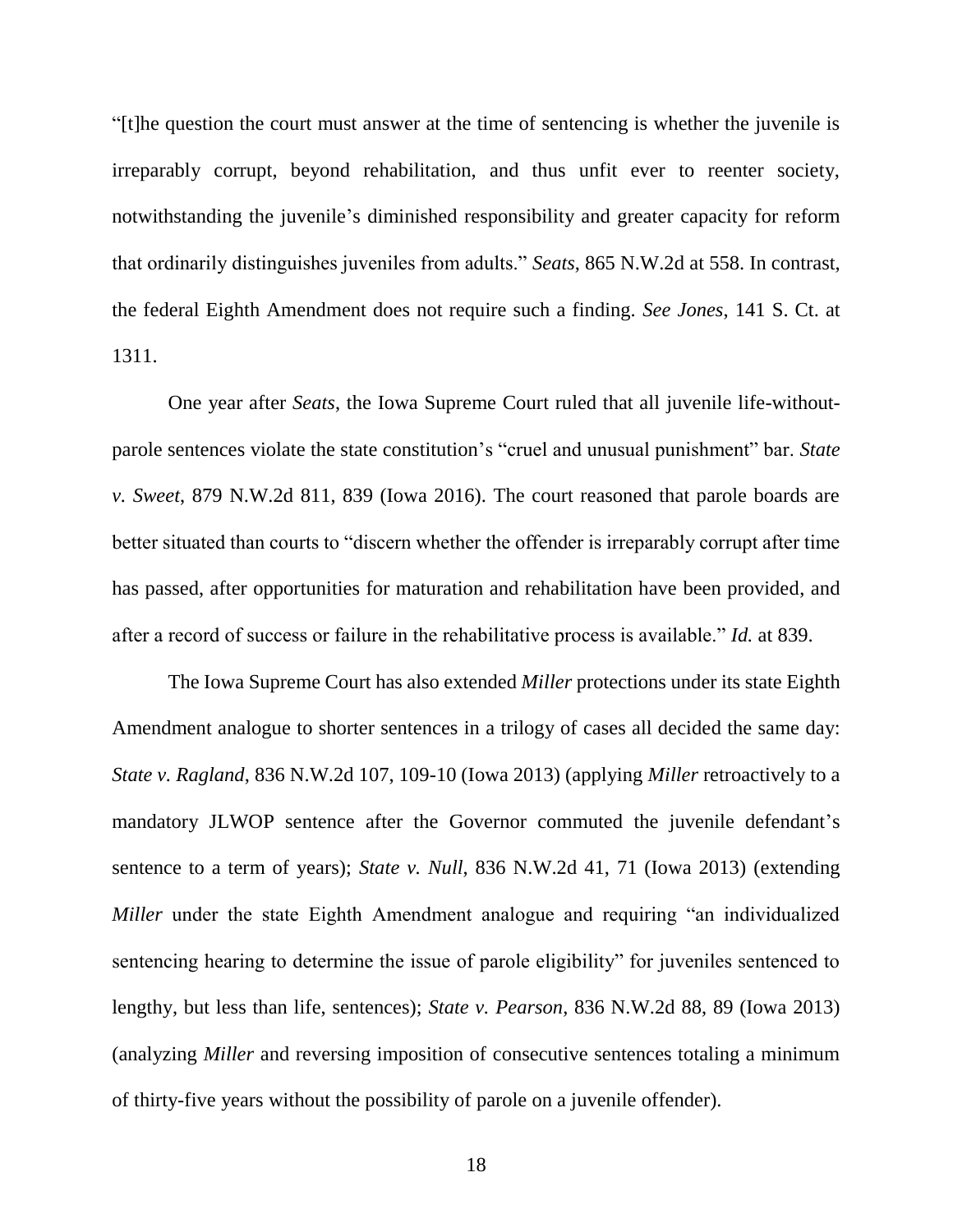<span id="page-24-0"></span>A year later, the Iowa Supreme Court found all mandatory minimum sentences for juveniles unconstitutional under the Eighth Amendment analogue. *State v. Lyle*, 854 N.W.2d 378, 380 (Iowa 2014). The court noted, "we cannot ignore that over the last decade, juvenile justice has seen remarkable, perhaps watershed, change." *Id.* at 390. The court held: "Mandatory minimum sentences for juveniles are simply too punitive for what we know about juveniles." *Id.* at 400. In summary, the court explained, "Using our independent judgment under article I, section 17, we have applied the principles of the *Roper-Graham-Miller* trilogy outside the narrow factual confines of those cases, including cases involving de facto life sentences, very long sentences, and relatively short sentences." *Sweet*, 879 N.W.2d at 834.

<span id="page-24-1"></span>As shown by the above-mentioned examples, state courts often exceed the federal minimum and provide greater protections for young people under state Eighth Amendment analogues, particularly in the context of extreme sentences for young people. This Court should do the same. It should hold that Article 25 categorically prohibits Maryland courts from imposing life-without-parole sentences on juveniles. At a minimum, the Court should hold that such sentences require a judicial finding of permanent incorrigibility. Either way, Mr. Malvo's life-without-parole sentences should be vacated under Article 25 of the Maryland Declaration of Rights.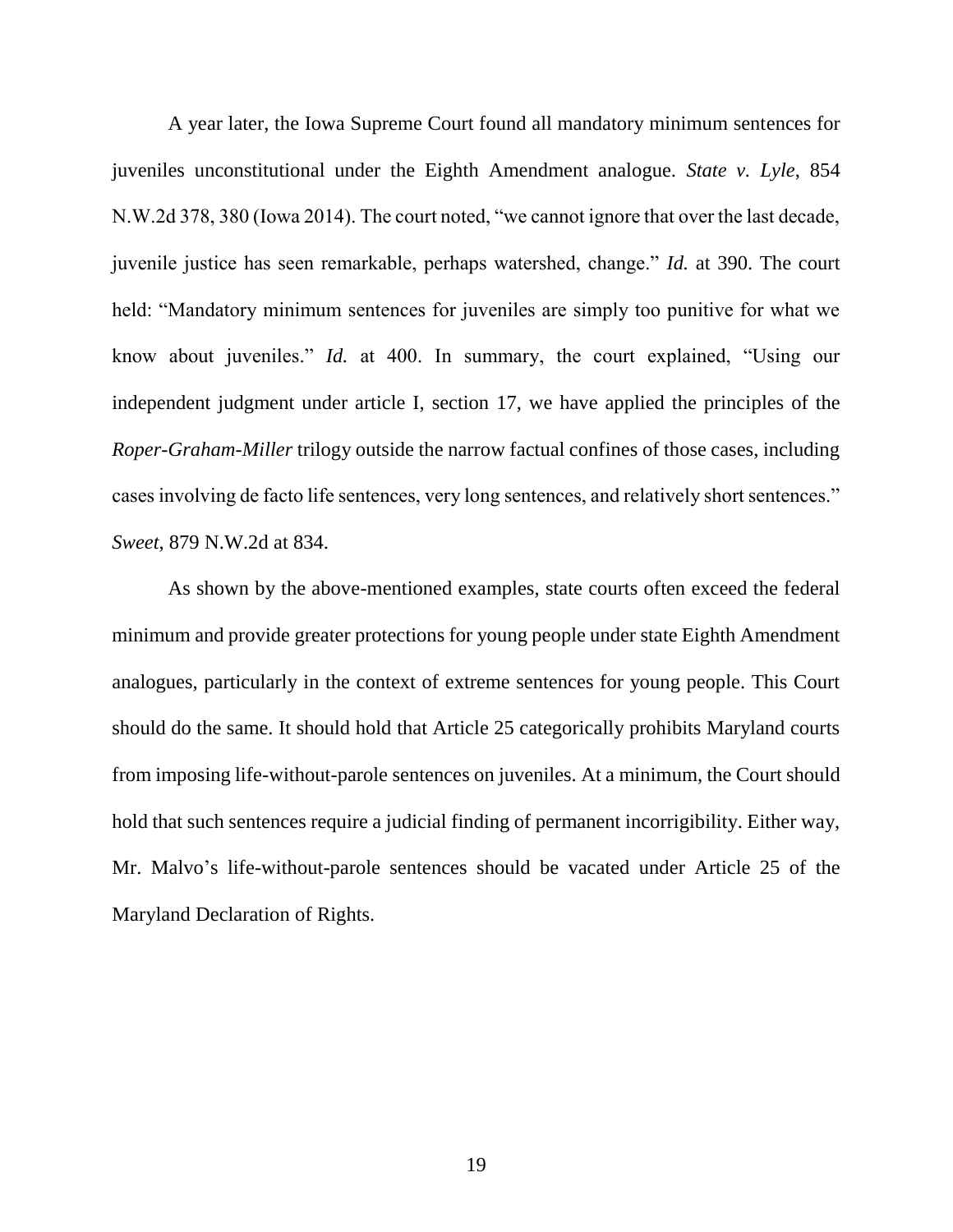#### **CONCLUSION**

Mr. Malvo must be resentenced because his current life-without-parole sentences violate Article 25 of the Maryland Declaration of Rights.

Respectfully submitted,

 /s/ Andrew D. Levy Andrew D. Levy CPF No. 8205010187 Anthony J. May CPF No. 1512160094 BROWN, GOLDSTEIN & LEVY LLP 120 East Baltimore Street, Suite 2500 Baltimore, MD 21202 (410) 962-1030 adl@browngold.com amay@browngold.com

David M. Shapiro\* Roderick & Solange MacArthur Justice Center Northwestern Pritzker School of Law 375 East Chicago Avenue Chicago, IL 60611 (312) 503-0711 david.shapiro@macarthurjustice.org

*Counsel for Amicus Curiae*

*\*Motion for Special Admission Pending*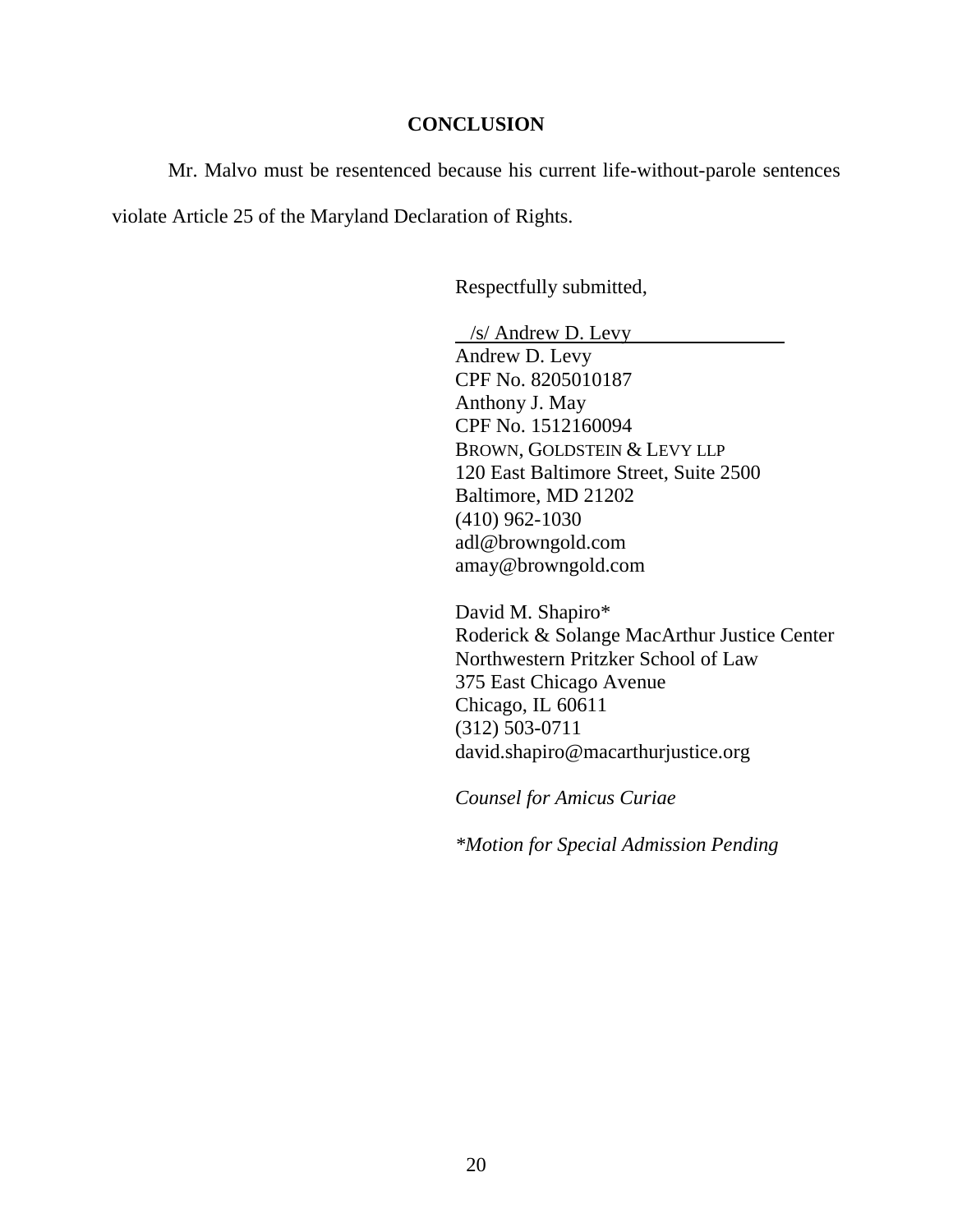## **CERTIFICATE OF WORD COUNT AND COMPLIANCE WITH RULE 8-112**

1. This brief contains 5,200 words, excluding the parts of the brief exempted from the word count by Rule 8-503.

2. This brief complies with the font, spacing, and type size requirements stated in Rule 8-112.

> /s/ Andrew D. Levy Andrew D. Levy

# **CERTIFICATION REGARDING RESTRICTED INFORMATION**

I HEREBY CERTIFY that this document does not contain any restricted information.

> /s/ Andrew D. Levy Andrew D. Levy